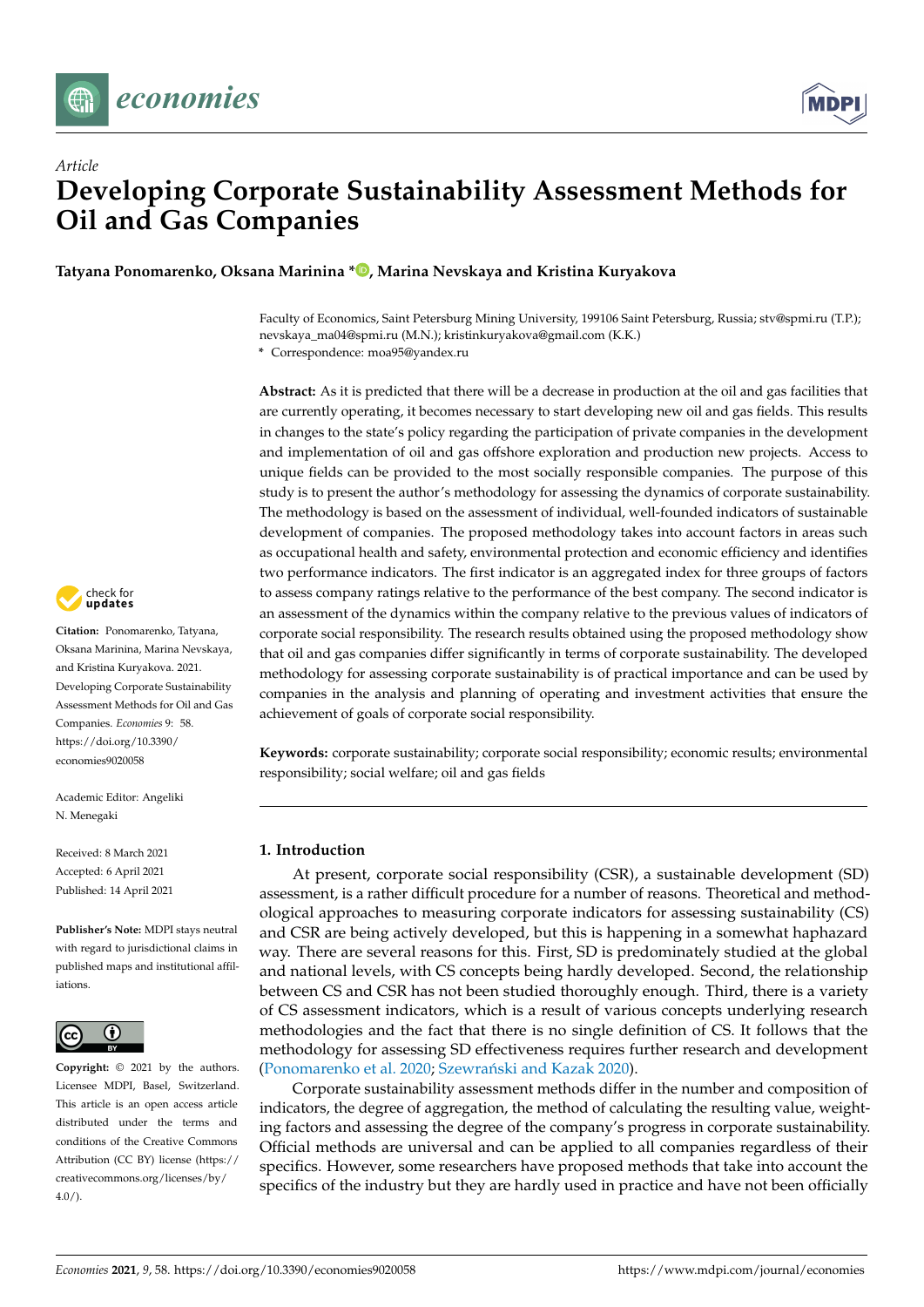recognized. The peculiarity of corporate sustainability assessment methods lies in the fact that the algorithm is usually unknown for selecting the criteria, weighting factors and calculation rules and the reliability of the procedure should be verified by disclosing information on the approach to collecting and verifying information relevant for research.

The purpose of this study is to develop a methodology for assessing corporate sustainability and changes in the field of sustainable development and benchmark oil and gas companies using social and environmental indicators in order to reveal potential participants in the joint development of oil and gas fields.

The article provides an analysis and systematization of corporate sustainability assessment methods aimed at identifying the limitations and possibilities of using the methodology for assessing the level of CSR in oil and gas companies. A new methodology is proposed for assessing corporate sustainability in order to analyze the level of and changes in corporate sustainability taking into account target indicators. The results are given and conclusions are made on testing the methodology using a case study of oil and gas companies. The article discusses the limitations of the methodology for assessing the level of CSR and reflects on how it can be developed in the future.

The structure of the article includes:

Section [1](#page-0-0) ("Corporate sustainability: definition and assessment methods"), which discusses some interpretations of corporate sustainability in comparison with corporate social responsibility and sustainable development, as well as characteristics of the most popular methods for assessing corporate sustainability.

Section [2](#page-7-0) ("Materials and Methods"), which presents the details of the methodology that was developed by the authors, including the set of methods for assessing, the selection of indicators and the development of integral indicators for assessing corporate sustainability. The technique, which was chosen as the main one for the further development of the author's technique, is analyzed. The choice of mining companies as a base for testing the method is substantiated.

Section [3](#page-9-0) ("Results"), which contains the details of the methodology that was developed by the authors, including the selection of indicators and the development of integral indicators for assessing corporate sustainability at present and over time; analytical and graphical results of assessing corporate sustainability in six Russian oil and gas companies.

Section [4](#page-12-0) ("Discussion") includes a study of the place that the proposed methodology takes in the classification of methods for assessing corporate sustainability based on various criteria and identifies the limitations of the methodology.

Section [5](#page-14-0) ("Conclusion") contains the key findings of the study.

#### *1.1. Definitions of Corporate Sustainability, Corporate Social Responsibility and Sustainable Development*

Despite a geometric growth of works on this issue, there has not been a common definition of CS for 30 years of the concept development. Many researchers confuse the concepts of corporate social responsibility (CSR) and corporate sustainability (CS), while others replace corporate sustainability by environmental sustainability; thus, corporate sustainability is the most uncertain among the related categories. It results from the logical course of the concept development: from environmental and social sustainability to CS based on a threefold approach. The weakest theoretical points of CS are non-formalized relations between various CS spheres and an unaccounted-for long-term nature of CS. In the existing systems of indicators, the proportion of each sphere has no rational backing and a long-term nature of CS is practically not counted. Apart from that, the fact that oil and gas companies use public-owned valuable mineral resources and have a special environmental impact (soil, air, water, biodiversity) complicates creation of a valid system of indicators.

Theoretical and methodological approaches to measuring corporate indicators used in CS assessment are being actively developed but they do not form a system. This is due to a number of circumstances. First, in various studies on the issue, the relationship between CS and CSR has not been analyzed thoroughly enough. Second, there is a variety of CS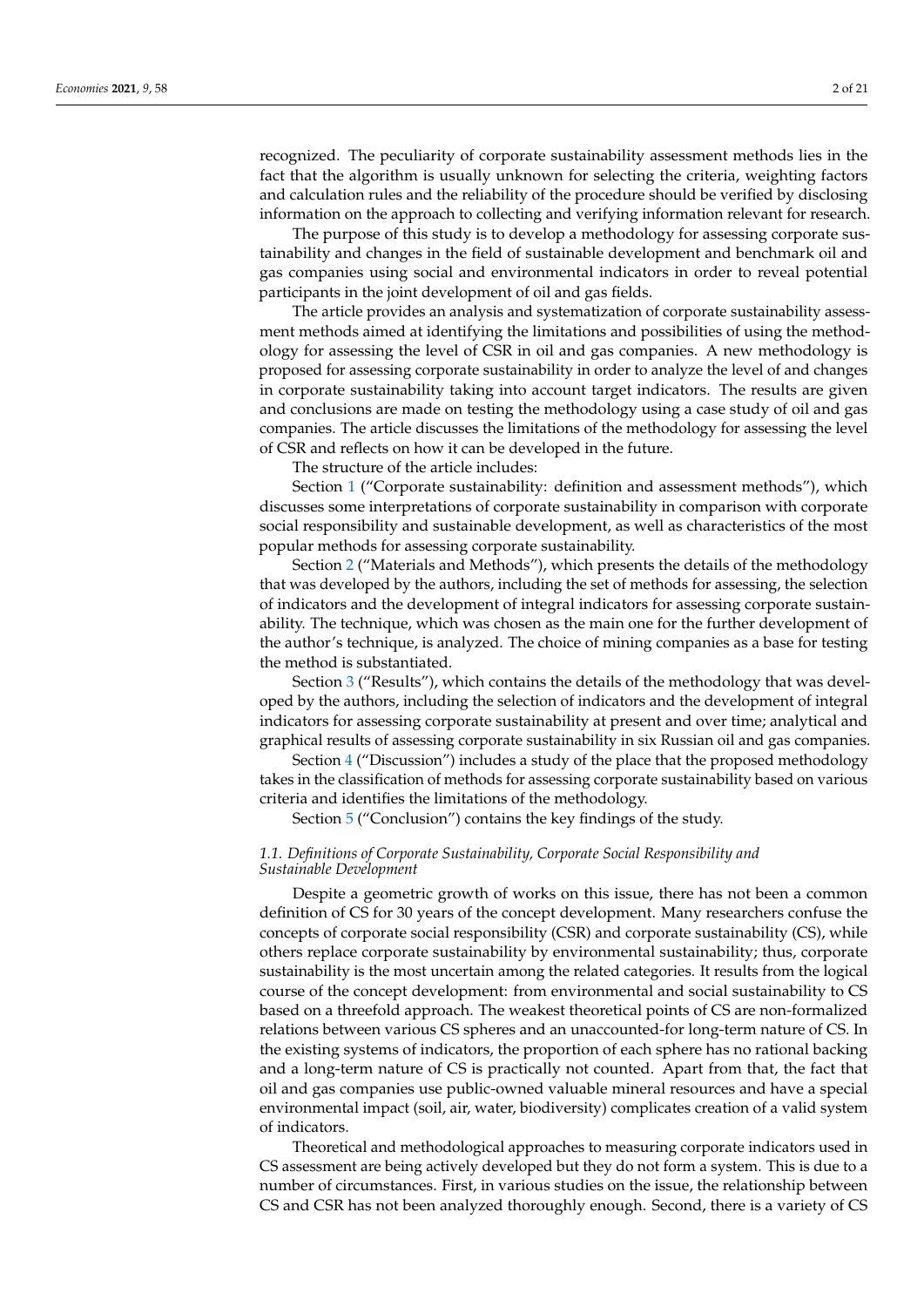assessment indicators, which results from the fact that there is no universally accepted definition of CS and the concept itself is analyzed from different points of view.

Over the past three decades, a lot of attention has been paid by academic circles to different CS aspects.

Development of the stakeholder approach, according to the theory of E. Freeman [\(Freeman](#page-18-0) [1984\)](#page-18-0), is based on an expanding interest range of stakeholders and their obligations to the society [\(Smol et al.](#page-20-1) [2020;](#page-20-1) [Tulaeva et al.](#page-20-2) [2019;](#page-20-2) [Novikova](#page-19-1) [2020\)](#page-19-1).

An institutional approach to CSR, development of the concepts of corporate citizenship, corporate susceptibility and corporate activity as a result of expanding spheres of influence and functions of large businesses [\(Montiel and Delgado-Ceballos](#page-19-2) [2014;](#page-19-2) [Freeman](#page-18-0) [1984\)](#page-18-0).

From 1987 (Brundtland reports) until the middle of 1990 the research of CS was aimed at identifying and formulating signs of CS; later (until mid-2000) strategic management research was focused on finding tools and strategies of CS and maximizing the level of CS. Then, the concept of CS became comprehensive and combined all three spheres. The theoretical background of CS includes: a stakeholder and institutional theory, a resourceoriented concept, a new theory of "sustaincentrism". A stakeholder theory explains CS drivers by satisfied respective interests of stakeholders; an institutional theory explains evolution and diffusion of institutions into various areas of CS; a resource approach identifies what resources a company needs for an effective CS strategy; while the new CS theory formulates a detailed definition of CS and focuses on a shift from anthropocentric to a "sustainable centric" approach [\(Drucker](#page-18-1) [1984;](#page-18-1) [Berman et al.](#page-18-2) [1999;](#page-18-2) [Margolis and Walsh](#page-19-3) [2003;](#page-19-3) [Johnson](#page-19-4) [2003;](#page-19-4) [Halme and Laurila](#page-19-5) [2009;](#page-19-5) [Blagov](#page-18-3) [2011;](#page-18-3) [Nedosekin et al.](#page-19-6) [2019\)](#page-19-6).

In this article, we treat corporate sustainability as a successful establishment of a company in three traditional spheres of sustainable development (economic, social and environmental), taking into account long-term relations of these spheres and a comprehensive concept of CS. When determining CS of a mining company, we should take into account whether the corporate economic quantitative and qualitative profile complies with environmental and social requirements, how the company responses to relevant challenges in the long term. Thus, the idea of socially responsible business is becoming mandatory in modern conditions.

A review of literature on the issue of sustainable development at the micro level (corporate sustainability) shows that there has been a significant interest in this issue for decades, which led to the emergence and development of various ideas and views. At the same time, the variety of studies in this area stems from the fact that there is no universally accepted definition of the basic concept of sustainable development at the micro level (i.e., corporate sustainability), with this term being used along with similar ones, such as corporate social responsibility, sustainable development and others.

By systemizing the approaches to defining the concept of corporate sustainability presented in current foreign literature on the topic [\(Endovickij et al.](#page-18-4) [2017\)](#page-18-4), the following types were identified:

(1) corporate sustainability in relation to and in connection with corporate social responsibility (CSR):

- corporate sustainability in the sense that is synonymous with CSR;
- corporate sustainability in the sense that is not synonymous with CSR;
- CSR as a factor ensuring corporate sustainability;

(2) a monofocal definition of corporate sustainability:

- corporate sustainability is the observance of moral standards;
- corporate sustainability is a strategy implemented by executives; (3) umbrella approaches to defining corporate sustainability:
- corporate sustainability is determined by many indicators and characteristics of a company (economic growth, product quality, business reputation, organizational structure, stakeholder relationships, environmental protection and others) simultaneously;
- the triune concept of corporate sustainability (based on TBL);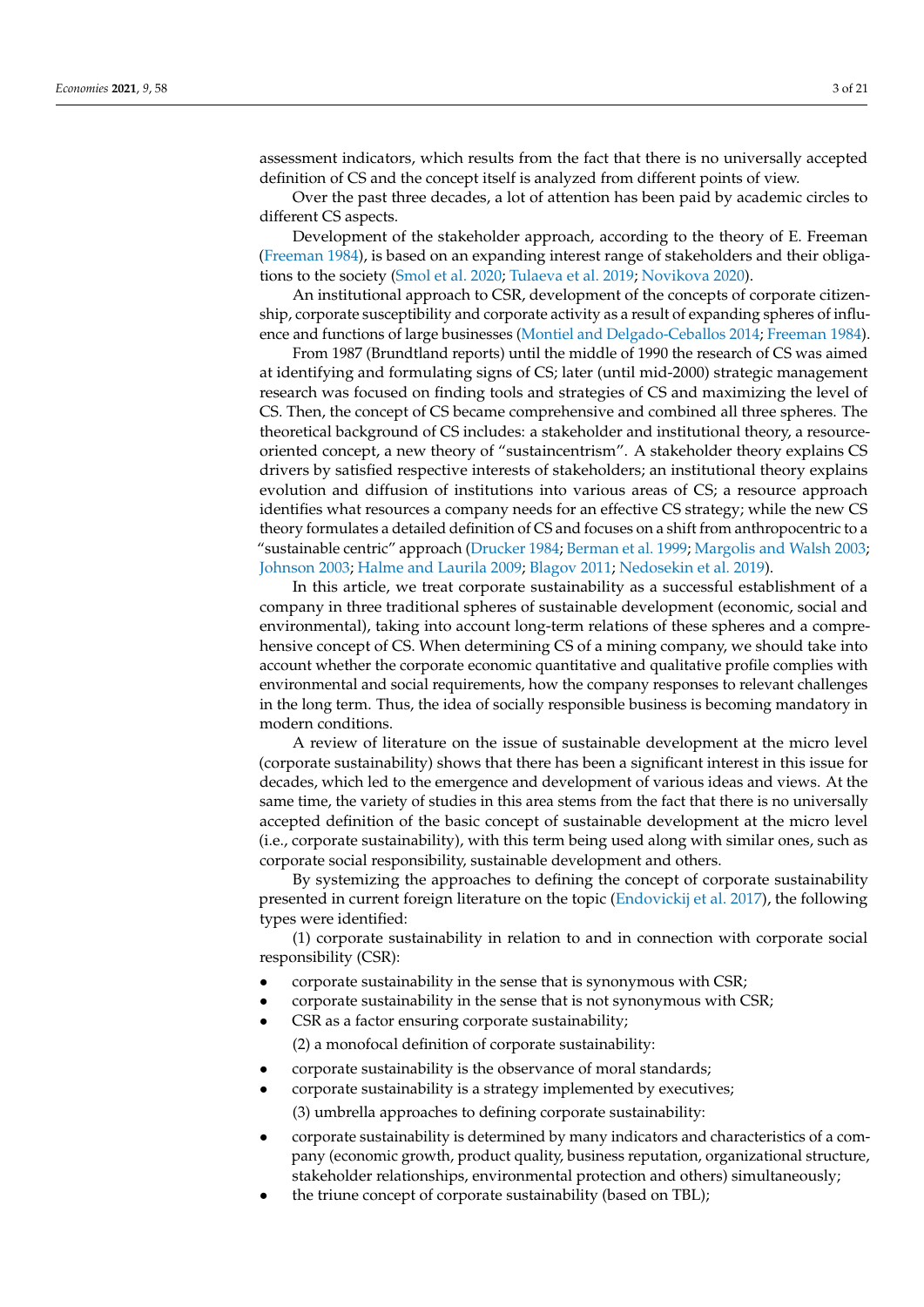- corporate sustainability as a driver of economic results;
- corporate sustainability as a consequence of achieving particular results that are measured using instruments developed by organizations (for example, the Dow Jones Sustainability Index, the Shanghai Stock Exchange Sustainable Development Industry Index).

A closer look at these interpretations shows that there is some confusion between corporate sustainability and CSR, but attempts are made to identify the specific features of corporate sustainability; the emphasis is placed on the activity (both strategic and operational) aimed at achieving sustainability, its long-term nature and the creation of different values at the company level. The most important task is to identify the range of issues discussed within the framework of corporate sustainability, relationships between them and their significance. Two approaches can be distinguished here.

Proponents of the first approach understand by corporate sustainability the company's economic sustainability which manifests itself in its long-term economic performance [\(Epstein and Roy](#page-18-5) [2003\)](#page-18-5), sustaining its competitive advantages, profitability, a high market capitalization, highly priced stocks and successful risk management. This approach generally corresponds with strategic management but even though it is long-term oriented, its focus is on economic performance. It is known that today's strategic and operational management takes into account the combination of goals and tools for achieving them in the economic, environmental and social spheres [\(Klimova et al.](#page-19-7) [2018\)](#page-19-7). In the approach discussed above, environmental and social factors become boundaries and they are not equal to economic factors in terms of their importance. At the same time, quantitative research proves that there is a relationship between companies' performance indicators and the implementation of corporate sustainability practices (see, for example, [\(Ivashkovskaya](#page-19-8) [2009\)](#page-19-8) I.V. Ivashkovskaya puts emphasis on the influence of environmental and social factors on the value of a company).

In the second approach, corporate sustainability is understood as a holistic view of the company in the context of achieving economic, environmental and social goals. This raises the issue of developing a balanced assessment system covering different types of the company's activities, including those in the economic, social and environmental spheres, giving an overall assessment and solving all management problems in the context of corporate sustainability at both the strategic and operational levels.

Analysis of scientific publications and official materials [\(GOST R ISO 9004](#page-19-9) [2010;](#page-19-9) [GOST R ISO 20121](#page-19-10) [2014;](#page-19-10) [GOST R 54598.1](#page-19-11) [2015\)](#page-19-11) of organizations engaged in methodological guidance of SD showed that all methods differ in the number and set of assessment indicators, degree of their aggregation, methods for value calculation, proportion of indicators and assessment of corporate progress degree in CS. Official methods have a universal nature and can be applied to all companies without regard to their type of business. At the same time, methods of individual researchers have little practical application and are not officially recognized, although many of them are industry-specific and, therefore, show a certain progress in the scientific understanding of CS. What is distinct about CS assessing methods is that the algorithm for selecting the criteria, proportions of indicators and rules of calculations is unknown, so consistency and reliability of assessing procedures must be confirmed by explaining the approach to collection of reasonable information and a verification system.

Analysis of CSR and CS assessment methods showed that according to the target orientation and selection of key indicators or the main indicator (index), they can be divided into the following groups: (1) methods focused on collection of environmental information; (2) methods focused on assessment of social welfare, calculation of social indicators and indicators of social efficiency; (3) methods based on a comprehensive assessment of CSR; (4) methods of assessing corporate sustainability with a comprehensive assessment of corporate activities in environmental, social and economic areas (Table [1\)](#page-4-0).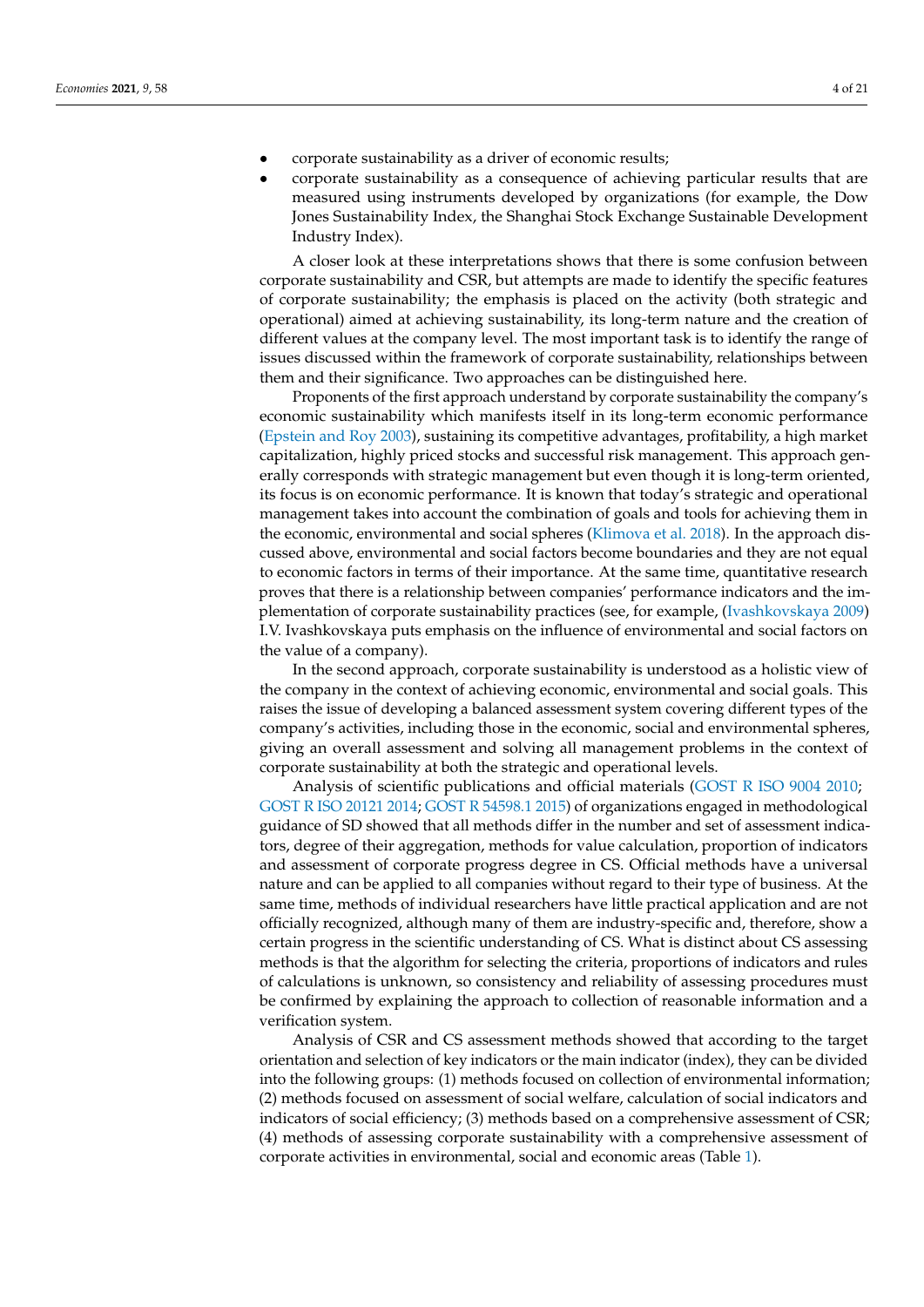<span id="page-4-0"></span>Table 1. The development of CSR concepts. Source: compiled by the authors. [\(Ponomarenko et al.](#page-19-0) [2020;](#page-19-0) Szewrański and [Kazak](#page-20-0) [2020;](#page-20-0) [Smol et al.](#page-20-1) [2020;](#page-20-1) [Tulaeva et al.](#page-20-2) [2019;](#page-20-2) [Novikova](#page-19-1) [2020;](#page-19-1) [Montiel and Delgado-Ceballos](#page-19-2) [2014;](#page-19-2) [Freeman](#page-18-0) [1984;](#page-18-0) [Drucker](#page-18-1) [1984;](#page-18-1) [Berman et al.](#page-18-2) [1999;](#page-18-2) [Margolis and Walsh](#page-19-3) [2003;](#page-19-3) [Johnson](#page-19-4) [2003;](#page-19-4) [Halme and Laurila](#page-19-5) [2009;](#page-19-5) [Blagov](#page-18-3) [2011;](#page-18-3) [Nedosekin et al.](#page-19-6) [2019;](#page-19-6) [Endovickij et al.](#page-18-4) [2017;](#page-18-4) [Epstein and Roy](#page-18-5) [2003;](#page-18-5) [Klimova et al.](#page-19-7) [2018;](#page-19-7) [Ivashkovskaya](#page-19-8) [2009\)](#page-19-8).

| <b>Attributes</b>         | <b>Stakeholder Theory</b>                                                                                                                                                                                                                        | <b>Corporate Social Performance</b>                                                                                                                                                                                                                              | Corporate Citizenship                                                                                                                                                                                                                                            |  |  |  |
|---------------------------|--------------------------------------------------------------------------------------------------------------------------------------------------------------------------------------------------------------------------------------------------|------------------------------------------------------------------------------------------------------------------------------------------------------------------------------------------------------------------------------------------------------------------|------------------------------------------------------------------------------------------------------------------------------------------------------------------------------------------------------------------------------------------------------------------|--|--|--|
| Object                    | The relationships between the<br>company and its key stakeholders                                                                                                                                                                                | The company's activities in relation<br>to its stakeholders                                                                                                                                                                                                      | The relationship between the<br>company and society                                                                                                                                                                                                              |  |  |  |
| Essence                   | Identifying and taking into<br>account the interests of parties<br>involved, i.e., those who can<br>influence the company's activities<br>or be influenced by the side effects<br>of the company's main activities                               | The company's ability to<br>understand its impact on society<br>and respond to the needs of<br>stakeholders in the economic, social<br>and environmental spheres                                                                                                 | An integrated approach that<br>includes not only legal rights and<br>obligations but also additional<br>responsibilities that lie beyond the<br>company's boundaries and exist in<br>the economic, social and<br>environmental dimensions                        |  |  |  |
| Principles                | The corporation is involved in<br>resource mobilization in order to<br>create well-being for its<br>stakeholders and competitive<br>advantages for itself                                                                                        | The underlying links between the<br>principles of corporate social<br>responsibility, corporate social<br>performance and corporate strategy:<br>1. risk minimization,<br>2. profit maximization,<br>3. accountability to and<br>responsibility for stakeholders | Companies take the position of a<br>social institution and, having<br>become a "good corporate citizen",<br>share a number of social functions<br>with the government.<br>They contribute to sustainable<br>development at the regional or even<br>global level. |  |  |  |
| Implementation<br>methods | It is not required to meet the<br>social interests of all the<br>company's stakeholders. The<br>management should not pay too<br>much attention to minor<br>stakeholders who cannot<br>influence the company's<br>sustainability in the mid-term | Three strategies of stakeholder<br>communication: information<br>strategy, response strategy and<br>involvement strategy                                                                                                                                         | Identification of socially anchored<br>competences, elimination of<br>contradictions between the interests<br>of the company and society in terms<br>of social, environmental, ethical and<br>economic aspects                                                   |  |  |  |
| Principal<br>authors      | Freeman R.E., S. Ramakrishna<br>Velamuri, Brian Moriarty, Preston<br>L., Post J.                                                                                                                                                                 | Sethi S. P., Wood D.J., Carroll A. B.                                                                                                                                                                                                                            | Logsdon J.M., Wood D.J., Carroll A.<br>B., Matten D., Crane A., Chapple W.                                                                                                                                                                                       |  |  |  |

The methodology proposed by the authors for assessing corporate sustainability in mining companies was developed taking into account the essence, principles and methods of stakeholder theory, corporate social performance and corporate citizenship. The principles of stakeholder theory that was used includes resource mobilization, creating competitive advantages and creating stakeholders' well-being. According to the principles of corporate social performance, three aspects of interaction are assessed—economic, environmental and social—along with "inputs" (resource consumption) and "outputs" (impact). The concept of corporate citizenship takes into account the link between the regional and national levels of sustainable development, which was reflected in the choice of indicators that can be aggregated starting from the corporate level.

#### *1.2. Methods Focused on Collection of Environmental Information and Calculation of Environmental Indicators*

Such methods exist due to the fact that for several decades the environmental approach to SD assessment had dominated, with its close relations to the stakeholder theory, popular and clear definition of many environmental indicators. However, such methods are only aimed at the environmental side of activities of the companies [\(Larsena et al.](#page-19-12) [2018\)](#page-19-12). An example of this is Carbon Disclosure Project (CDP) [\(CDP](#page-18-6) [2015\)](#page-18-6), an independent nonprofit organization that maintains the world's largest climate change database. CDP is the author of disclosure guidelines, as well as several environmental ratings (Carbon Disclosure Leaders Index—CDLI and Carbon Performance Leaders Index—CPLI). The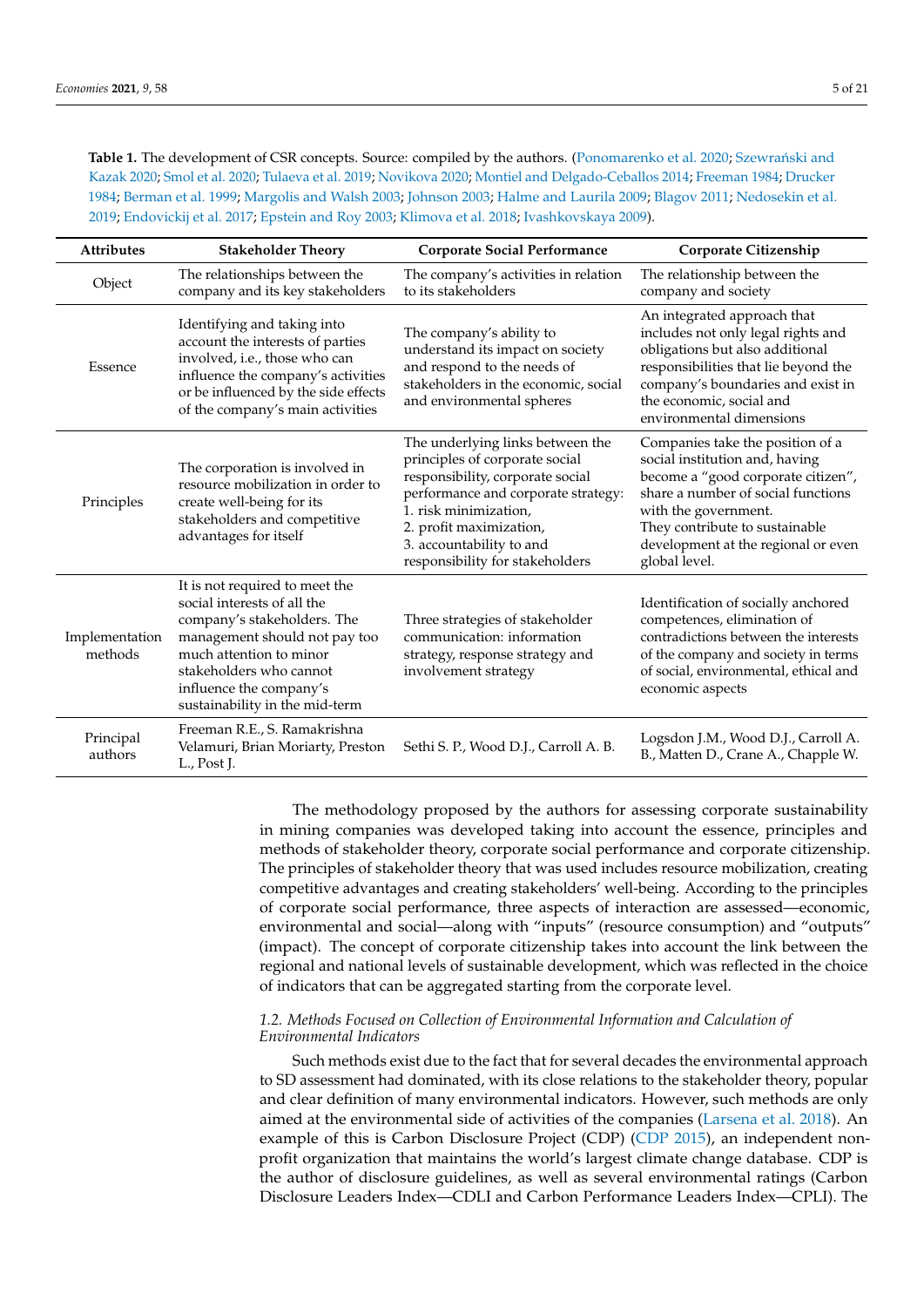world's largest companies measure and publish climate change and gas emission data using a CDP survey-based method in order to set emission-reducing goals as part of their CS strategies. International principles for assessing social consequences and results (IAIA, International Association for Impact Assessment).

Of course, the issue of greenhouse gas emissions is one of the key environmental problems, it is very grave for companies in the mineral, oil and gas industry and allows us to assess the company's contribution to reduction of hydrocarbon emissions at a global level; however, this method does not allow consideration of the SD of companies in social and economic aspects.

#### *1.3. Methods Focused on Assessment of Social Welfare, Calculation of Social Indicators and Indicators of Social Efficiency*

Such methods are focused solely on social results that can be assessed by such parameters as demography, health and income, poverty level, educational level, migration, etc. "A high aggregation of social parameters makes them universal and allows adapting them to a particular country, collecting and summarizing a large array of statistical information" [\(Kanaeva](#page-19-13) [2018\)](#page-19-13). One of the challenges for using such methods is a constant complication of social indicators (index). For example, introduction of such indicators as "degree of vulnerability", "social insecurity", "level of material and social inequality" and "level of public resilience to weather and climate anomalies" require a new justification of criteria, methods for their calculation and possible modification. Apart from that, existing systems of social indicators used at the global level sometimes cannot objectively assess social results at national levels, since they do not take into account geographical and climatic features of the countries and related national, traditional and cultural characteristics of natural resources consumption, need for social benefits, etc.

Methods focused on assessment of public welfare, calculation of social indicators and indicators of social efficiency include [\(Prokopov and Feoktistova](#page-19-14) [2008\)](#page-19-14):

- 1. Social Impact Assessment (SIA), which is a method for considering social impacts and a way to assess the impact of certain projects on society (roads, industrial facilities, mines, dams, ports, airports and others);
- 2. Among methods for assessing social effectiveness, based mainly on a qualitative data analysis, it is worth noting SRA (Social Return Assessment);
- 3. The LBG model allows assessing the value and achievements of corporate investment into the community, as well as properly report to stakeholders. This model presents a matrix, which can be used to summarize and obtain quantitative information on the results of work with local communities. Dividing corporate activity into elements, the matrix offers a detailed study of various types of resource inputs, determines immediate or intermediate results/products (outputs) and, ultimately, presents the nature and degree of environment impacts [\(LBG Model](#page-19-15) [2017\)](#page-19-15).

#### *1.4. Methods Based on a Comprehensive Assessment of CSR*

- 1. The SROI (Social Return on Investment) is based on the SCBA method and allows calculation of social efficiency of investments (social return on investment) [\(Emerson](#page-18-7) [et al.](#page-18-7) [2000;](#page-18-7) [Lingane and Olsen](#page-19-16) [2004\)](#page-19-16). Social results are determined given the interests of stakeholders and are assessed by using subjective and objective indicators that most fully reflect the results obtained [\(A Guide](#page-18-8) [2012\)](#page-18-8). This method does not use any sustainable indicators or results selected for specific conditions, company or project. However, this approach is focused on projects and does not allow assessing effectiveness of CSR of an operating company.
- 2. The SCBA (Social Costs-Benefit Analysis) is a tool of the welfare economy and it assesses social costs-benefits. As a rule, it is used to justify a state support of large socially significant projects [\(Wells](#page-20-3) [1975\)](#page-20-3). It is supposed to make monetary assessment of private and external social costs (including environmental ones) [\(Manning et al.](#page-19-17) [2016\)](#page-19-17).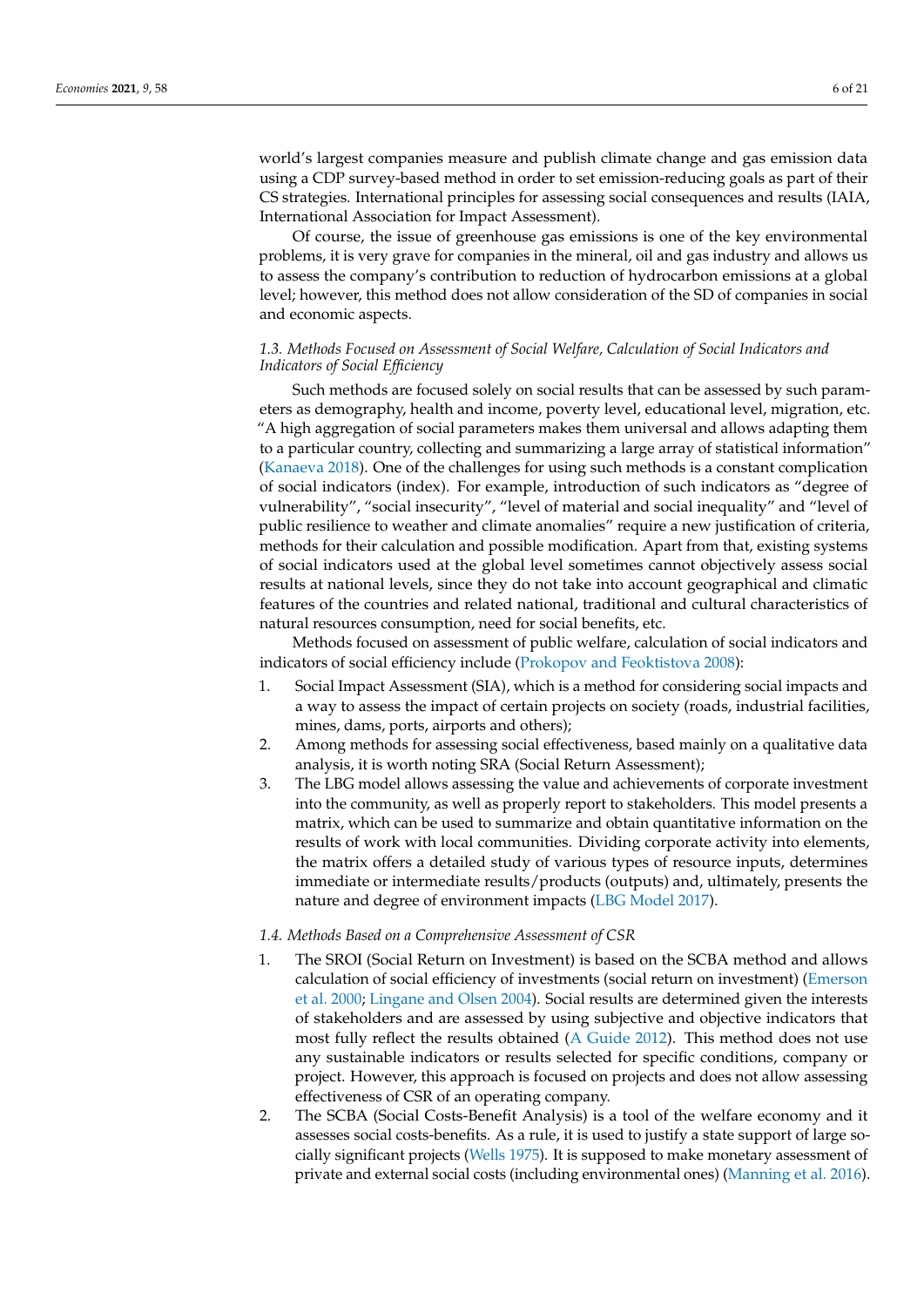The disadvantage of this method in assessing CSR is that it cannot take into account qualitative results to the full extent.

- 3. The DEA (Data Envelopment Analysis) is used to evaluate CSR activities in order to determine effectiveness of management decisions based on profitability criterion. This method presents only final ratings.
- 4. Since 1991 the KLD [\(Dowling Grahame](#page-18-9) [2013\)](#page-18-9) index has been one of the most widelyused company analysis indices in seven areas: product quality and safety, relations with employees, corporate management, relations with the local community, human rights, environment, diversity, thus covering all main directions of SD. The method links social and financial indicators and demonstrates only final ratings.
- 5. Econometric Impact Index, offered by Smith O'Brien, allows assessing the total impact of the company on the local community. This index can be used both by the companies and local authorities involved in assessing the impact of those companies on the local community, including expanding or reducing production, pricing policy, tax payments and the impact on decision-making in regional development.

#### *1.5. Methods for Assessing Corporate Sustainability with a Comprehensive Assessment of Corporate Activities in Environmental, Social and Economic Areas*

The fourth group combines in-company methods of assessing corporate sustainability and comprehensive assessment of corporate activities in all areas of SD: environmental, social and economic. Assessment of CS indicators means assessment of economic results, impact on society (CSR) and impact on the environment.

The most common rating methods are as follows:

- 1. The ISS-oekom corporate rating (ISS-oekom Universe) includes assessment of more than 3900 companies; Oekom Corporate Ratings assess companies by using 100 social, managerial and environmental criteria [\(ISS-oekom](#page-19-18) [2019\)](#page-19-18) weighted, aggregated and presented as a score, which makes up the background of rating of the companies;
- 2. ESG ratings are based on assessing the optimal set of special indicators reflecting the level of the company's impact on the natural and social environment, as well as the degree of corporate exposure to social and managerial risks [\(ESG Rating](#page-18-10) [2020\)](#page-18-10);
- 3. DJSI Index (The Dow Jones Sustainability Index) is a set of indicators for assessing sustainability of large public companies-stock market players, selected under the corporate sustainability assessment made by RobecoSAM agency. DJSI indices are global benchmarks based on a set of criteria for assessing environmental, social and economic capacities of companies (JSI/CSA 2020), including weighting factors. The content and number of indicators within each criterion, as well as their weight factors can be adjusted in accordance with the recommendations of RobecoSAM;
- 4. The RobecoSAM agency methods are used not only to evaluate DJSI, but also to assess sustainable development of companies given their industrial profile. In this case, assessment uses specific industry criteria. For example, for mineral companies, economic criterion included payment transparency, environmental one—mineral waste mgmt., water related risks, biodiversity, social one—asset closure mgmt, community impact, stakeholder engagement [\(Corporate](#page-18-11) [2018\)](#page-18-11).

Despite high popularity of SAM and DJSI methods, they have a drawback: information can be distorted as a result of self-assessment of companies [\(RepRisk Provides ESG](#page-20-4) [2014;](#page-20-4) [Rahdari and Rostamy](#page-19-19) [2015\)](#page-19-19);

- 5. Fortune ranking is based on comparison with the "top companies" and presents the final ranking data. It limits the ability of companies to self-evaluate and analyze internal effects, relies on fixed indicators not ranked by their significance, that is, it does not count for effectiveness as a reason of certain social investments;
- 6. The 2008 World Business Council for Sustainable Development (WBCSD) Guidelines together with the International Finance Corporation (IFC) define universal framework principles for identifying, measuring, assessing and prioritizing social effects, as well as indicators by value chain elements [\(WBCSD](#page-20-5) [2017\)](#page-20-5).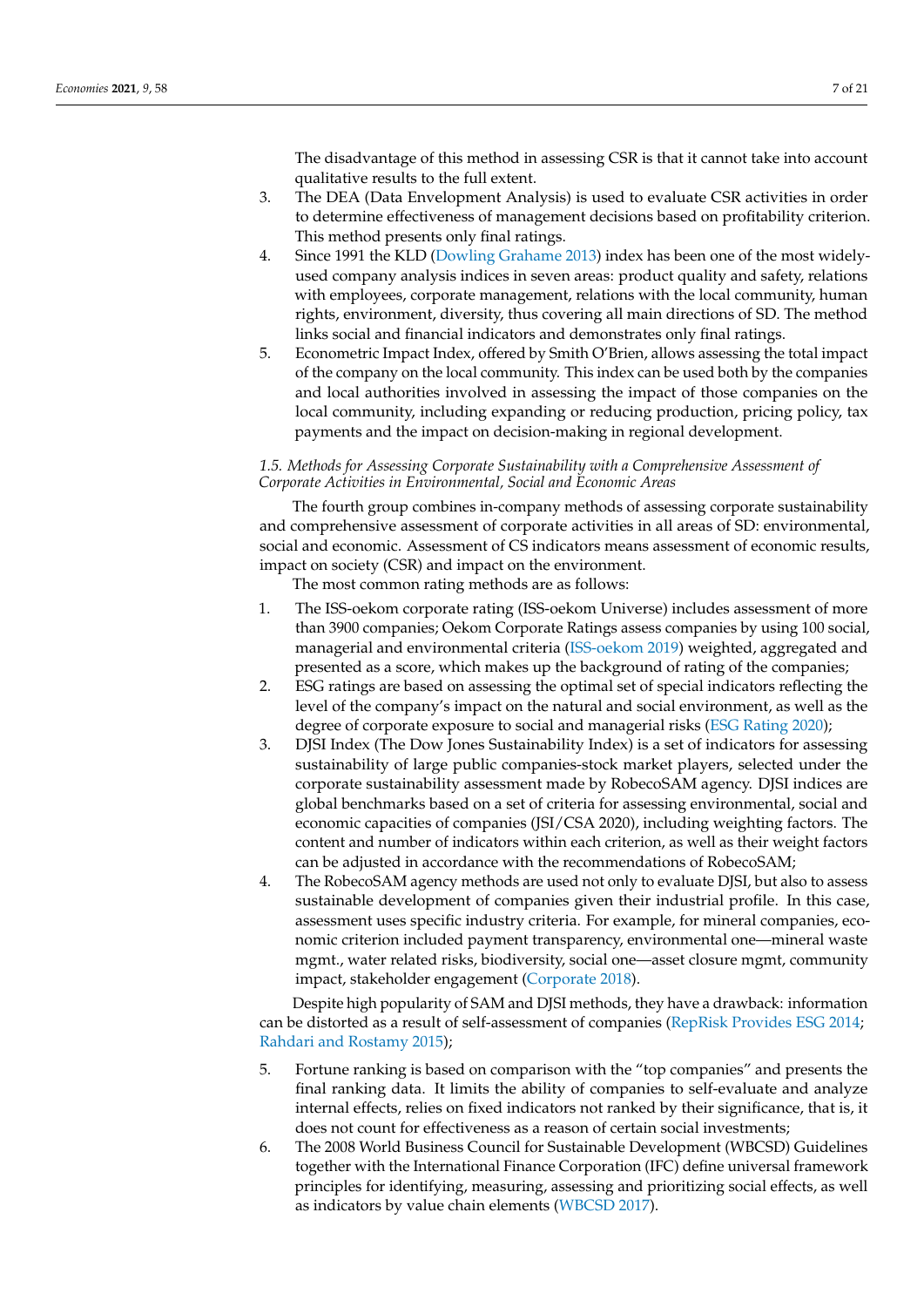Among national methods, the following are worth noting:

- (a) method for assessing basic performance indicators (BPI), developed by the Russian Union of Industrialists and Entrepreneurs (RUIE) under the Global Reporting Initiative (GRI) and intended for preparing corporate non-financial reports (social, sustainable development, environmental ones) and for corporate management systems in order to organize monitoring, control and assessment of key performance results. Basic performance indicators include 48 indicators in economic, social and environmental areas of the company [\(Global](#page-18-12) [2014\)](#page-18-12);
- (b) The Social Reporting of Enterprises and Organizations Registered in the Russian Federation. Guidelines Standard prepared by the Chamber of Industry and Commerce under AA 1000 and GRI principles [\(Prokopov and Feoktistova](#page-19-14) [2008\)](#page-19-14).

#### <span id="page-7-0"></span>**2. Methodology**

The purpose of the study was to develop a method for assessment of corporate sustainability (CS) based on accumulated assessment tools.

For this purpose, more than 100 CSR and CS methods were analysed (Table [2\)](#page-8-0)**.** For analysis purposes the following methodologies were selected:

- International methods for assessing CS and social performance
- Methods for assessing CS and social performance with the industry specifics
- Methods and approaches for assessing social performance
- Russian rating methods for assessing CS and social performance
- Individual researchers' methods of assessing companies' performance.

The methodology of express assessment of CSR methodology Barzakova D.I. was chosen as the basis for the development of the methodology for assessing corporate governance. In the method of Barzakov D.I., the author proposes assessment indicators harmonized with the provisions of the global standard Global Reporting Initiative G4 (GRI G4) and combined into three groups: interaction with personnel, interaction with the local community and environmental protection. The final indicator is determined based on the point assessment of the dynamics of growth/decline of the GRI G4 indicators. The methodology allows for diagnostics and comparative analysis of companies in the field of CSR.

In our methodology, in addition to indicators from the Global Reporting Initiative G4 standard, economic indicators from the company's profit and loss statement have been added to focus more on the company's sustainability and not just corporate social responsibility. The proposed methodology takes into account three groups of indicators in the areas: labor protection, environmental protection and economic efficiency. Three indicators were selected in each group to create a balanced system of indicators.

Thorough consideration was given to the specific features of oil and gas companies.

Among the social indicators, three indicators were chosen that reflect social impact and the impact of the company on its employees (data on occupational injuries, Deloitte surveys), the local community (company reports) and the population at the regional and national levels, as they all form a single ecosystem. All the indicators correspond with the stakeholder approach.

Among the environmental indicators, three indicators were chosen that characterize the consumption of key natural resources and the impact on the environment) [\(Chere](#page-18-13)[povitsyn et al.](#page-18-13) [2018;](#page-18-13) [Lipina et al.](#page-19-20) [2018;](#page-19-20) [Ilinova et al.](#page-19-21) [2020\)](#page-19-21), including energy consumption (as well as CO2 emissions), water consumption (which is high in oil and gas companies) and waste [\(Vasilev et al.](#page-20-6) [2019;](#page-20-6) [Ivanova](#page-19-22) [2020;](#page-19-22) [Kirsanova et al.](#page-19-23) [2020\)](#page-19-23). In the economic area, such indicators were chosen as cost-to-revenue ratio as a key indicator of economic performance, revenue as an indicator of the cumulative effect and oil and gas reserve life as a key factor connected with resources [\(Carayannis et al.](#page-18-14) [2021;](#page-18-14) [Litvinenko et al.](#page-19-24) [2020;](#page-19-24) [Rudakov et al.](#page-20-7) [2021\)](#page-20-7).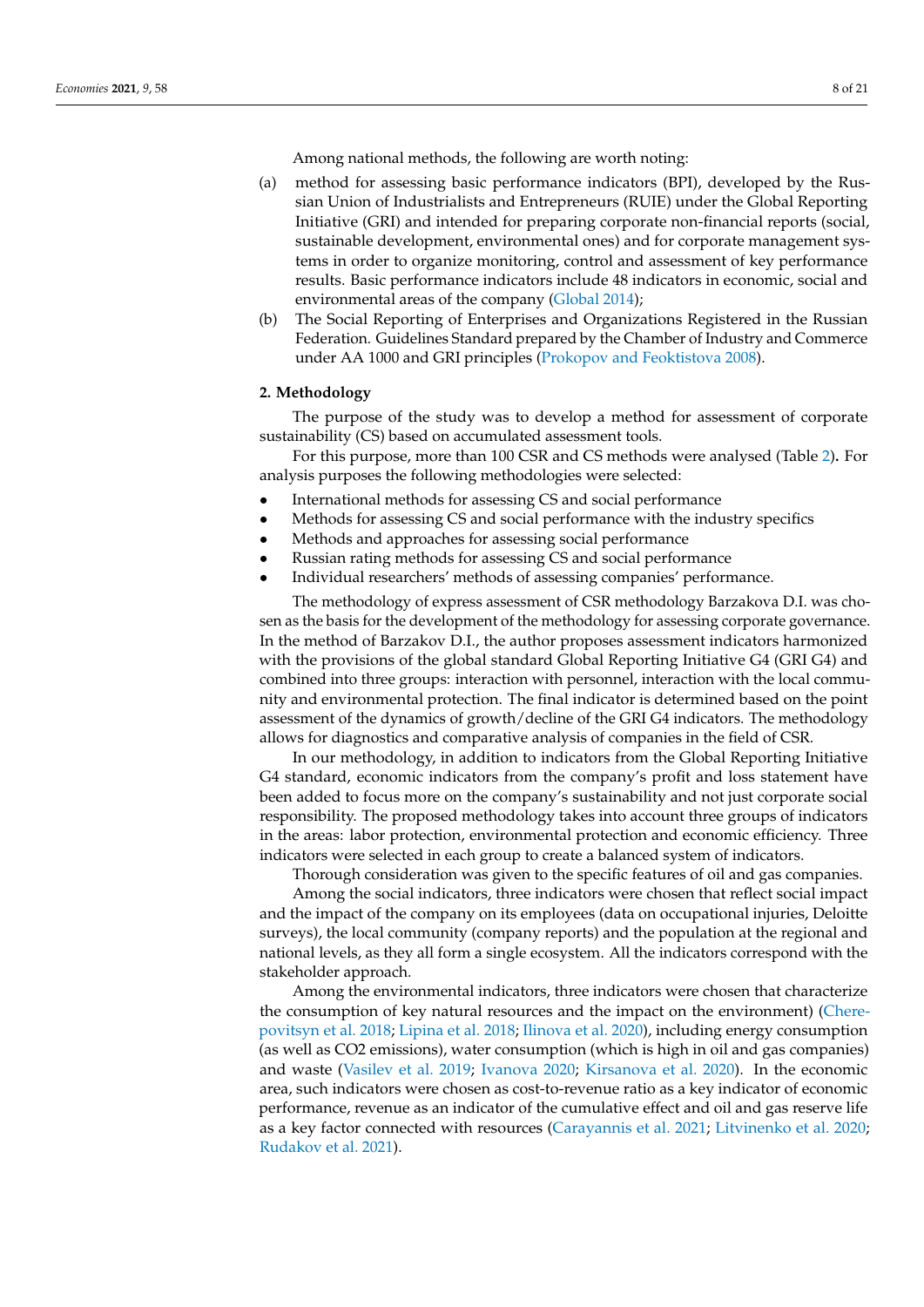<span id="page-8-0"></span>Table 2. Classification of CS methods, ratings, indices. Source: [\(Wong et al.](#page-20-8) [2019;](#page-18-15) [ESG](#page-18-15) 2019; [ESG Factors in Investment,](#page-18-16) [MIRBIS](#page-18-16) [2019;](#page-18-16) [Rate the Raters](#page-19-25) [2020;](#page-19-25) [Corporate](#page-18-11) [2018;](#page-18-11) [RepRisk Provides ESG](#page-20-4) [2014;](#page-20-4) [International Integrated Reporting Council](#page-19-26) ['IIRC'](#page-19-26) [2021;](#page-19-26) [Leadership GRI SRS](#page-19-27) [2013;](#page-19-27) [Global](#page-18-12) [2014;](#page-18-12) [LBG Model](#page-19-15) [2017;](#page-19-15) [Borzakov](#page-18-17) [2016;](#page-18-17) [Sklyar and Zverkovich](#page-20-9) [2007;](#page-20-9) [Pence](#page-19-28) [and Furs](#page-19-28) [2008;](#page-19-28) [Saprykina](#page-20-10) [2012;](#page-20-10) [Endovitsky et al.](#page-18-18) [2014;](#page-18-18) [Ponomarenko et al.](#page-19-0) [2020\)](#page-19-0) compiled by the authors.

| <b>Kinds of Methodologies</b>                                                        | Methods                                                                                                                                                                                                 |  |  |  |  |  |
|--------------------------------------------------------------------------------------|---------------------------------------------------------------------------------------------------------------------------------------------------------------------------------------------------------|--|--|--|--|--|
|                                                                                      | Basic indicators of RSPP (Methodology of the Russian Union of Industrialists and<br>Entrepreneurs)                                                                                                      |  |  |  |  |  |
|                                                                                      | RSPP indices (Interfax-Era methodology)                                                                                                                                                                 |  |  |  |  |  |
|                                                                                      | CCI Social Reporting Standard (Chamber of Commerce and Industry)                                                                                                                                        |  |  |  |  |  |
| Russian methodologies (ratings)<br>for assessing CS and social<br>performance        | Fundamental efficiency ratings (compiled by the environmental and energy rating agency<br>Interfax-ERA)                                                                                                 |  |  |  |  |  |
|                                                                                      | Methodology for assessing energy efficiency class from E to A ++ (RERA) (RUSSIAN<br><b>ENERGY RATING AGENCY)</b>                                                                                        |  |  |  |  |  |
|                                                                                      | Russian Regional Network for Integrated Reporting (RRS)                                                                                                                                                 |  |  |  |  |  |
|                                                                                      | Employer Attractiveness Rating NRA (National Rating Agency)                                                                                                                                             |  |  |  |  |  |
|                                                                                      | Dow Jones Sustainability Index (методология RobecoSam).                                                                                                                                                 |  |  |  |  |  |
|                                                                                      | FTSE4GOOD                                                                                                                                                                                               |  |  |  |  |  |
|                                                                                      | Global 100 Index methodology.                                                                                                                                                                           |  |  |  |  |  |
|                                                                                      | Global Reporting Initiative (GRI) methodology.                                                                                                                                                          |  |  |  |  |  |
| International methodologies for<br>assessing CS and social                           | Bloomberg ESG Index methology.                                                                                                                                                                          |  |  |  |  |  |
| performance                                                                          | DEA (Data Envelopment Analysis)                                                                                                                                                                         |  |  |  |  |  |
|                                                                                      | KLD (Kinder, Lydenberg and Domini)                                                                                                                                                                      |  |  |  |  |  |
|                                                                                      | Econometric Impact Index (economic benefit index) proposed by Smith O'Brien.                                                                                                                            |  |  |  |  |  |
|                                                                                      | Carbon Disclosure Project (CDP) (carbon reporting and performance leaders: Carbon<br>Disclosure Leadership Index, CDLI; Carbon Performance Leadership Index, CPLI)                                      |  |  |  |  |  |
|                                                                                      | Oil and Gas Industry Guidance on Voluntary Sustainability Reporting. IPIECA/API (in the<br>field of oil, gas production)                                                                                |  |  |  |  |  |
| Methodologies for assessing CS                                                       | Rating agency Tomorrow's Value Rating (TVR) (oil, gas)                                                                                                                                                  |  |  |  |  |  |
| and social performance with                                                          | Equitable Origin has released the EO100 Standard (in the field of oil, gas)                                                                                                                             |  |  |  |  |  |
| industry specifics                                                                   | Rating of openness of oil and gas companies in the field of environmental responsibility<br>(organized by KREON Group)                                                                                  |  |  |  |  |  |
|                                                                                      | Rating of the openness of mining and metallurgical companies in Russia in the field of<br>environmental responsibility                                                                                  |  |  |  |  |  |
|                                                                                      | SIA (Social Impact Assessment),                                                                                                                                                                         |  |  |  |  |  |
|                                                                                      | SRA (Social Return Assessment),                                                                                                                                                                         |  |  |  |  |  |
|                                                                                      | SCBA (Social Costs-Benefit Analysis),                                                                                                                                                                   |  |  |  |  |  |
| Methodologies and approaches                                                         | SVA (Stakeholder Value Added)                                                                                                                                                                           |  |  |  |  |  |
| for assessing social performance:                                                    | Total Impact Measurement and Management (PWC-developer, approach to assessing the<br>impact of business on the economy, society and the environment, as well as the tax<br>contribution of the company) |  |  |  |  |  |
|                                                                                      | Coalition for Environmentally Responsible Economies (CERES)                                                                                                                                             |  |  |  |  |  |
|                                                                                      | Institute for Social and Ethical Responsibility (ISEA)                                                                                                                                                  |  |  |  |  |  |
|                                                                                      | AA1000 KCO Institute of Social and Ethical Accountability                                                                                                                                               |  |  |  |  |  |
| Social Reporting Standards                                                           | SA8000 Social Accountability International                                                                                                                                                              |  |  |  |  |  |
|                                                                                      | Social Responsibility Guide ISO 26000                                                                                                                                                                   |  |  |  |  |  |
| Methodologies of Russian<br>researchers for assessing<br>performance (more than 100) | Borzakov; Skliar E., Zverkovich I.; Penc I., Saprikina O.; D. A. Endovitsky, Ponomarenko T.V.,<br>Marinina O.A. etc.                                                                                    |  |  |  |  |  |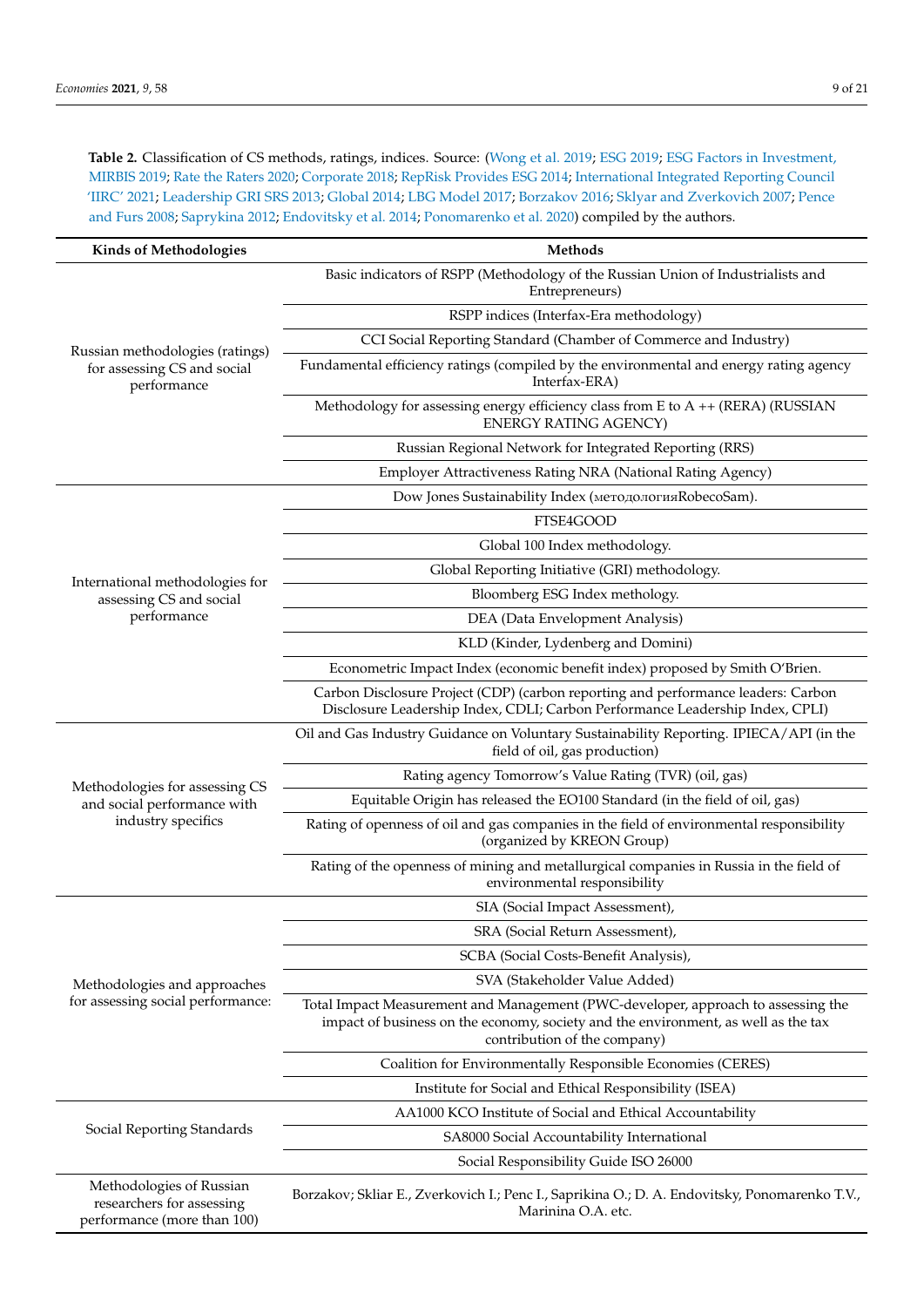The effectiveness of CS is assessed by two final indicators. The first indicator is an aggregated index for three groups of factors to assess the ratings of companies relative to the performance of the best company. The second indicator is an assessment of the dynamics within the company relative to the previous values of the indicators of corporate social responsibility.

Methodology: analysis of CS assessment methods; systematization of assessment methods for mining companies in order to identify limitations and opportunities for application of CS assessment methods in mining companies; development of a method for CS assessment in order to determine the achieved level and dynamics of CS indicators in terms of the target industry indicators; assessment and analysis of CS results using data from oil companies.

We selected oil and gas companies, on the one hand, due to an important role of the oil and gas industry for the Russian economy in general and for the regions of operation, in particular, plus the ability to use high-quality secondary sources of available and accessible information and, on the other hand, because of a significant environmental impact of such companies. An important factor for selection of oil and gas companies is the fact that, for example, in Gazprom PJSC, the number of employees makes up almost half of the total number of employees in the mining sector. We formed a database using the reports of oil and gas companies published on the Russian Union of Industrialists and Entrepreneurs website, in particular, reports on sustainable development. We assessed CS taking data from six largest Russian oil and gas companies: PJSC NK Rosneft, PJSC Gazprom, PJSC NOVATEK, PJSC Tatneft, PJSC Lukoil and PJSC Surgutneftegas, over 5 years [\(National Register](#page-19-29) [2020\)](#page-19-29).

In order to comprehensively assess the CS level of oil and gas companies and the degree of progress towards the target industry indicators, we developed and applied a method to assess the achieved level and dynamics of changes in CS indicators. The choice of oil and gas companies for the study was based on the availability of sustainability reports that needed to be used to collect source data. These oil and gas companies are among the biggest ones in Russia. Three of them are controlled by the government and another three are private.

#### <span id="page-9-0"></span>**3. Results**

Based on an analysis of CS concepts, existing methods, recommendations given in the GRI G4 standard and disclosure requirements concerning non-financial information, a set of indicators reflecting the specific features of oil and gas companies was selected as the initial data for developing a methodology for CS assessment.

The choice of indicators stems from the fact that it is essential to meet two requirements: to assess impact in three spheres (economy, ecology and environment) and to characterize the long-term development of a company (by analyzing revenue, profitability and natural resource assets).

The indicators are grouped by three areas (environmental, social and economic) and divided into two groups based on the desired trends [\(ESG](#page-18-15) [2019;](#page-18-15) [Rate the Raters](#page-19-25) [2020;](#page-19-25) [Corporate](#page-18-11) [2018;](#page-18-11) [Borzakov](#page-18-17) [2016;](#page-18-17) [Ponomarenko et al.](#page-19-0) [2020\)](#page-19-0):

- indicators that should be minimized: energy consumption per unit, water consumption, production waste, occupational injury frequency rate;
- indicators that should be maximized: average cost-to-revenue ratio, revenues, oil and gas reserve life, investment in environmental protection and costs associated with supporting local communities.

Information for developing a system of CS (Corporate Sustainability) assessment indicators was obtained from several sources: CSR (Corporate Social Responsibility) and SD (Sustainable Development) reports, annual corporate reports and annual financial reports.

Indicators  $(R_i^t)$ , their desired trends and information sources are shown in Table [3.](#page-10-0)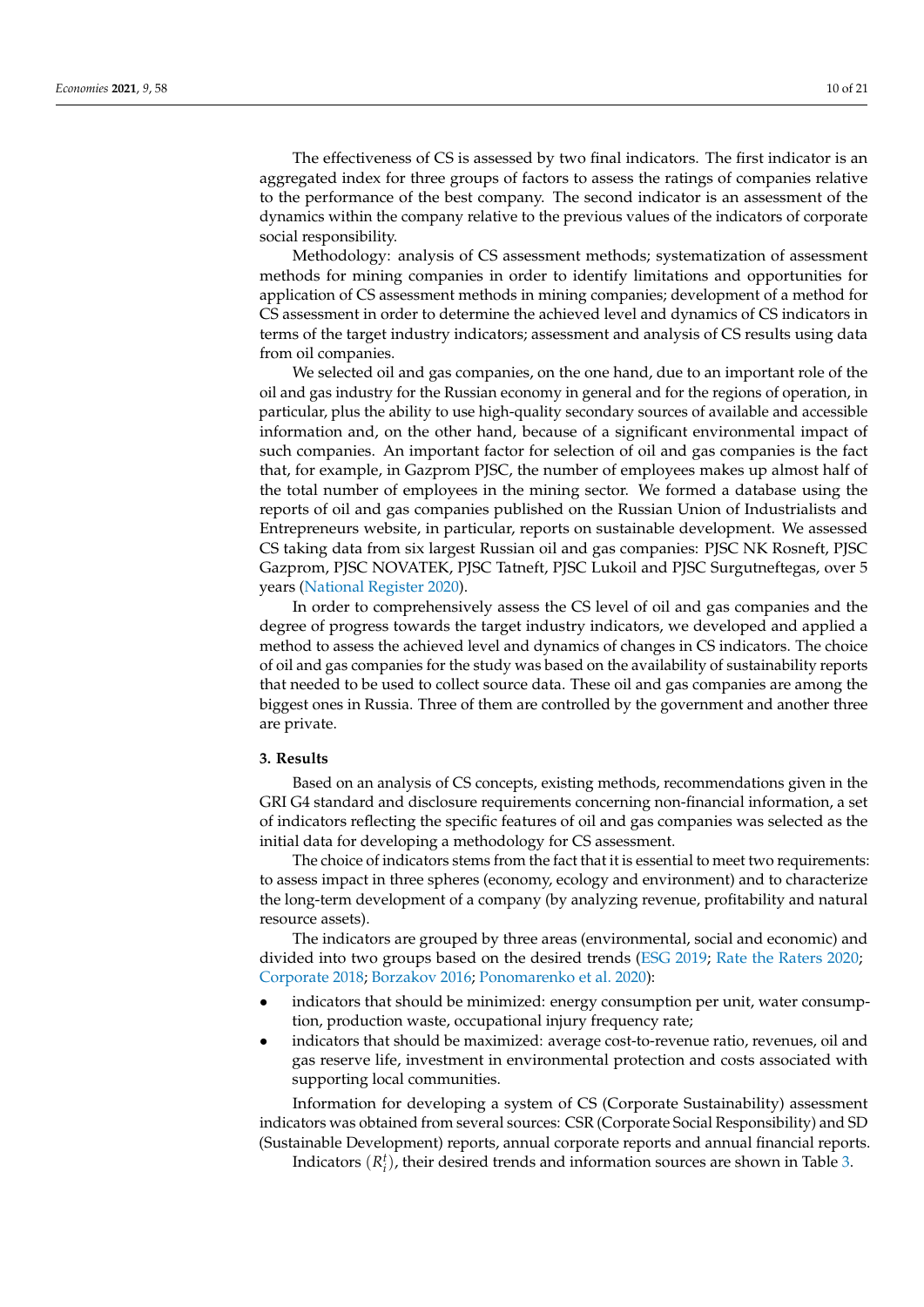<span id="page-10-0"></span>

| Sphere/Indicator $(R_i^t)$                                                               | <b>Information Source</b> | <b>Desired Trend</b> |
|------------------------------------------------------------------------------------------|---------------------------|----------------------|
| Social sphere                                                                            |                           |                      |
| - occupational injury frequency rate                                                     | CSR and SD reports        | $\rightarrow$ min    |
| - growth in costs associated with supporting local communities, RUB USD,<br>EUR) billion | CSR and SD reports        | $\rightarrow$ max    |
| - environmental protection costs, RUB (USD, EUR) billion                                 | CSR and SD reports        | $\rightarrow$ max    |
| <b>Environmental sphere</b>                                                              |                           |                      |
| - energy consumption per unit, RUB/RUB; RUB/t $(\$,\epsilon)$                            | CSR and SD reports        | $\rightarrow$ min    |
| - water consumption per unit, $m^3/t$ ; $m^3/RUB$ (\$, $\epsilon$ )                      | CSR and SD reports        | $\rightarrow$ min    |
| - production waste, million tons                                                         | CSR and SD reports        | $\rightarrow$ min    |
| <b>Economic sphere</b>                                                                   |                           |                      |
| - average cost-to-revenue ratio                                                          | Annual report             | $\rightarrow$ max    |
| - revenues, RUB billion (USD, EUR)                                                       | Financial report          | $\rightarrow$ max    |
| - oil and gas reserve life, years                                                        | Annual report             | $\rightarrow$ max    |

**Table 3.** Set of CS assessment indicators. Source: compiled by the authors.

#### *3.1. Calculating the Aggregate CS Index*

Aggregation is carried out based on equal weights and assessments are given in points to ensure that parameters which differ in units of measurement can be compared. The aggregate CS index is meant for ranking companies in relation to the best one in the industry. To find the aggregate CS index, it is necessary to replace quantitative indicators  $(R_i^t)$  with points.

Scores  $(P_i^t)$  of indicators  $(R_i^t)$  are determined proportionally to the maximum value of *i*-indicator of CS assessment in *t*-year. The maximum value of the indicator corresponds to the maximum score of 10 points.

Assessment of the achieved CS level is determined by summing up the scores of CS assessment indicators  $(AP_i^t)$ :

$$
AP_i^t = \sum P_i^t \tag{1}
$$

where  $P_i^t$  —is the score of *i*-indicator of CS assessment in *t*-year.

Points  $(P_i^t)$  are assigned to the indicators  $(R_i^t)$  in proportion to the maximum (minimum) value of the *i*-th indicator of the top company in the industry. The maximum or minimum value (depending on the desired trend) corresponds to the maximum score, which is 10 points.

#### *3.2. Assessment of Changes in Companies' CS Indicators*

The assessment of changes in CS is based on information on the companies' CS indicators covering a period of three years. Taking each company's indicators separately, change  $(PC_i^t)$  (deviation)  $(+/-)$  relative to the previous period is found.

$$
PC_i^t = AP_i^{t+1} - AP_i^t \tag{2}
$$

where  $AP_i^t$  is the value of the score of *i*-indicator of CS assessment in *t*-year.

The absolute change is then converted to relative change, which will be presented in percentage. In order to analyze indicators in dynamics, we calculated the Percentage change  $(PC<sub>i</sub><sup>t</sup>)$  for each indicator, which has a certain number of scores (from 1 to 10) by the scale (see Table [4\)](#page-10-1). The rating of sustainable development indicators, given their dynamics, is determined by summing up the scores ( $\sum E_i^t$ ) of each indicator in a year.

<span id="page-10-1"></span>**Table 4.** Score scale. Source: compiled by the authors.

| Percentage change $(PC_i^t)$ | $1 - 10$                        | $11 -$<br>20       | $21 -$<br>30 | 31–<br>40 | $41 -$<br>50 | $51 -$<br>60 | $61 - 70$ | $71 - 80$ | $81 - 90$ | $91 - 100$    |
|------------------------------|---------------------------------|--------------------|--------------|-----------|--------------|--------------|-----------|-----------|-----------|---------------|
| Point $(\sum E_i^t)$         | $\hspace{0.1mm}-\hspace{0.1mm}$ | $\bigcap$<br>$-21$ | $-3)$        | $(-4)$    | $(-5)$       | $(-6)$       | $7(-7)$   | $(-8)$    | $9(-9)$   | 10<br>$(-10)$ |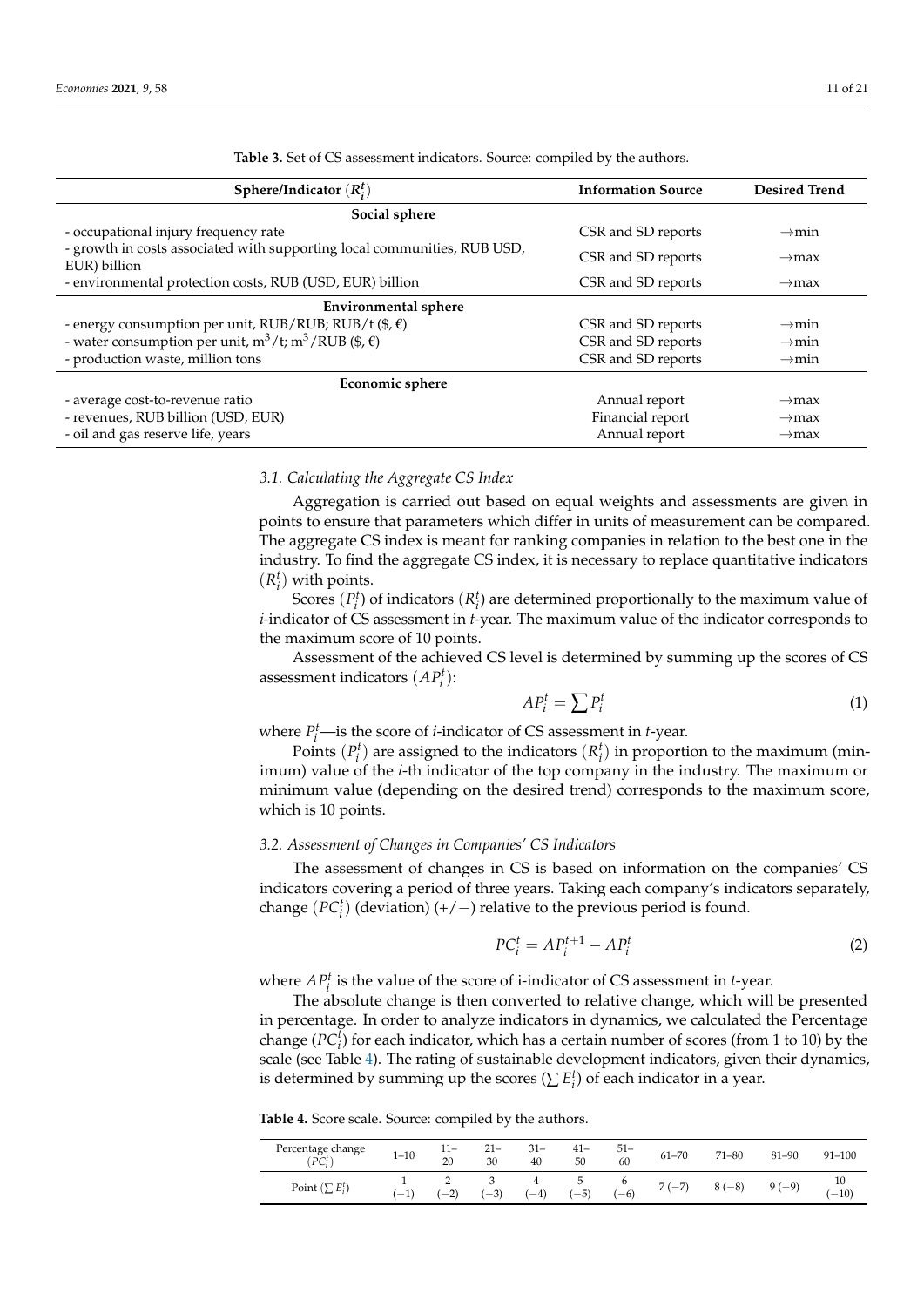<span id="page-11-0"></span>

The methodology for assessing CSR is presented in Figure [1.](#page-11-0) The methodology for assessing CSR is presented in Figure 1.

) 1–10 1 $\pm$ 10  $\pm$ 10  $\pm$ 10  $\pm$ 10  $\pm$ 10  $\pm$ 10  $\pm$ 10  $\pm$ 10  $\pm$ 100  $\pm$ 100  $\pm$ 100  $\pm$ 100  $\pm$ 100  $\pm$ 100  $\pm$ 100  $\pm$ 100  $\pm$ 100  $\pm$ 100  $\pm$ 100  $\pm$ 100  $\pm$ 100  $\pm$ 100  $\pm$ 100  $\pm$ 100  $\pm$ 100  $\pm$ 100  $\pm$ 100  $\pm$ 1

Percentage change (ܲܥ

**.** 

Figure 1. Methodology for assessing corporate social responsibility. Source: compiled by the authors.

To see how this method is applied, we shall consider creation of a system of economic indicators for the three largest Russian oil and gas companies: PJSC NK Rosneft, PJSC Gazprom, PJSC NOVATEK, PJSC Tatneft, PJSC Lukoil, PJSC Surgutneftegas over 5 years. T[he](#page-12-1) final indicators of CSR assessment are shown in the Figures 2 and 3. Intermediate calculation indicators are presented in the Appendix A (Tables  $A1-A3$ ).

<span id="page-11-1"></span>

**Figure 2.** Assessment of the rate of change CS (economic, environmental and social indicators) oil **Figure 2.** Assessment of the rate of change CS (economic, environmental and social indicators) oil and gas companies on the dynamics of change of indicators. and gas companies on the dynamics of change of indicators.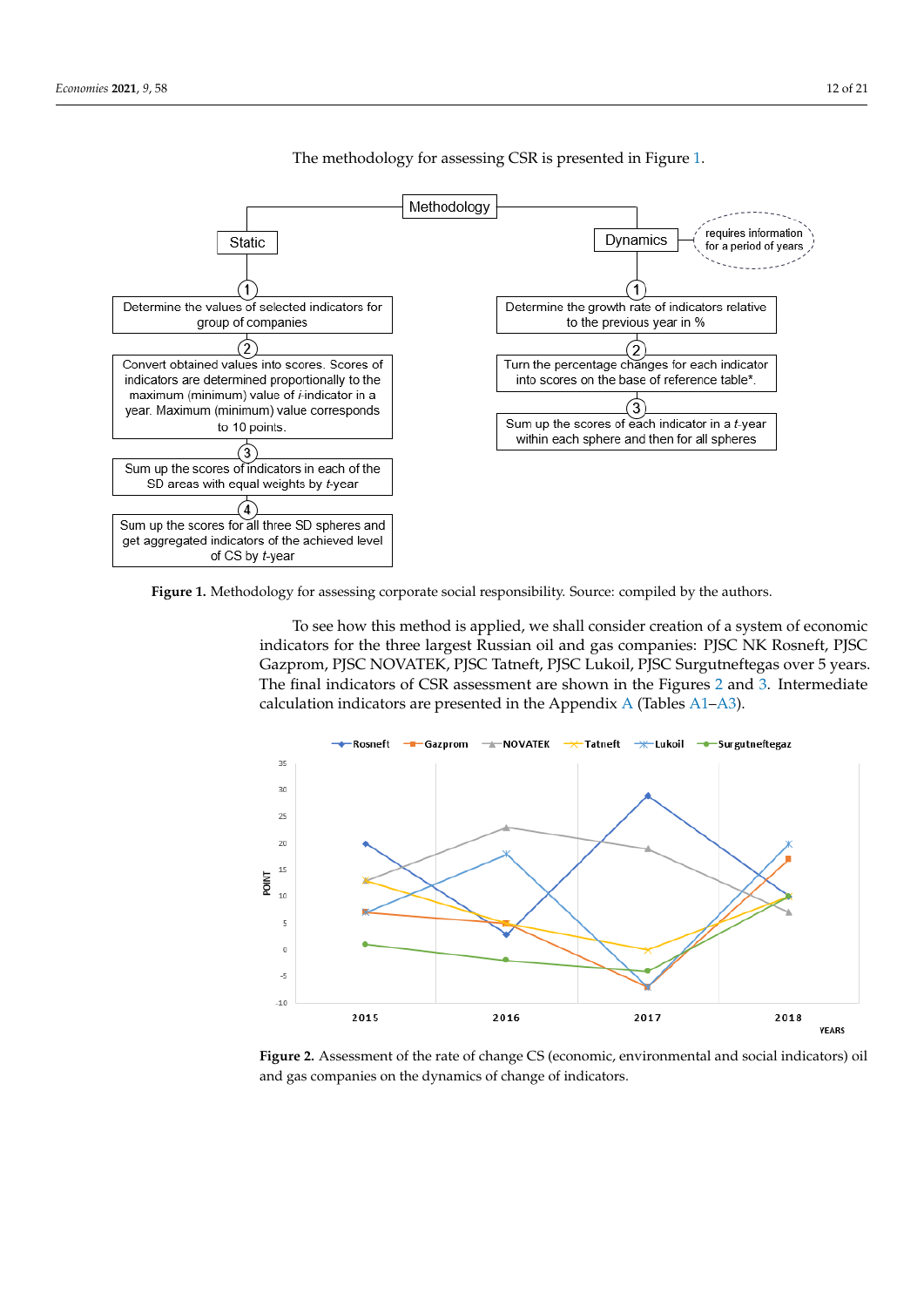<span id="page-12-1"></span>

**Figure 3.** Assessment of the level of CSR (economic, environmental and social indicators) oil and **Figure 3.** Assessment of the level of CSR (economic, environmental and social indicators) oil and gas companies on the absolute value of the indicators.

**4. Discussion**  When being tested, the methodology showed significant deviations in SD indicators,  $\alpha$  in the leading position in terms of the leading of a qualitative level is required. which means that additional analysis of the results at a qualitative level is required.

According to the final indicator of social corporate sustainability, the company can be ranked in the following order:

- (1) PJSC Gazprom (2018-the level of CSR-41)
- (2) PJSC Lukoil (2018, the level of CSR-38)
- $I(3)$  PJSC NK Rosneft (2018-the level of CSR-32)
- (4) PJSC Tatneft (2018-the level of CSR-31)  $\overline{a}$
- (5) PJSC Surgutneftegas (2018-the level of CSR-18)
- $(6)$  PJSC NOVATEK (2018-the level of CSR-8)

All calculations and graphs show that for the companies the dynamics of changes in indicators (rate of change) is differently directed. Within the study period, Gazprom PJSC has had a tendency for increasing indicators; however, the indicator values themselves were minimal compared to other companies. In terms of the achieved CS level among the analyzed companies, the leading position belongs to Lukoil PJSC, with the average score of 38 points. This allows us to conclude that this Lukoil PJSC is the most sustainable (after Gazprom PJSC), because the absolute value of the indicator plays a more important role than the dynamics of its change, since it reflects the actual status of the company by a certain indicator and allows comparing companies with each other.

#### <span id="page-12-0"></span> $\mathbf s$ cussion, this criterion, there are methods for assessing on assessing on assessing on assessing on assessing on assessing  $\mathbf s$ **4. Discussion**

As you can see, the leading position in terms of static values is occupied by PJSC Gazprom with a margin of about 28% from its closest competitors (Rosneft and LUKOIL) early combined with the analysis of the composition of economic conservation of the social (in terms of points). The maximum number of scores the company had for the social components. component, which can be correlated with the scale of implemented social programs and in the objective methods are aimed at monoid of the monitoring of the areas in the areas of the areas in the areas in the areas in the state.

In terms of dynamics, the most effective activity was performed by PJSC NOVATEK, followed by PJSC Rosneft. To ask why Gazprom does not show a leading position here, it should be understood that showing the highest values among all the considered companies, GAZPROM just may not have reserves for noticeable leaps in development.

In the process of evaluating and analyzing the results, we concluded that the methodology requires further work. For example, it would be good to consider the issue of weighting factors and then mechanism for mutual influence of spheres (for example, PJSC Gazprom with 29 points in social sphere has only 1.7 points for the environmental component, which means unstable development). We also aim to work with the technique of estimation in dynamics so that the obtained results can be interpreted more effectively.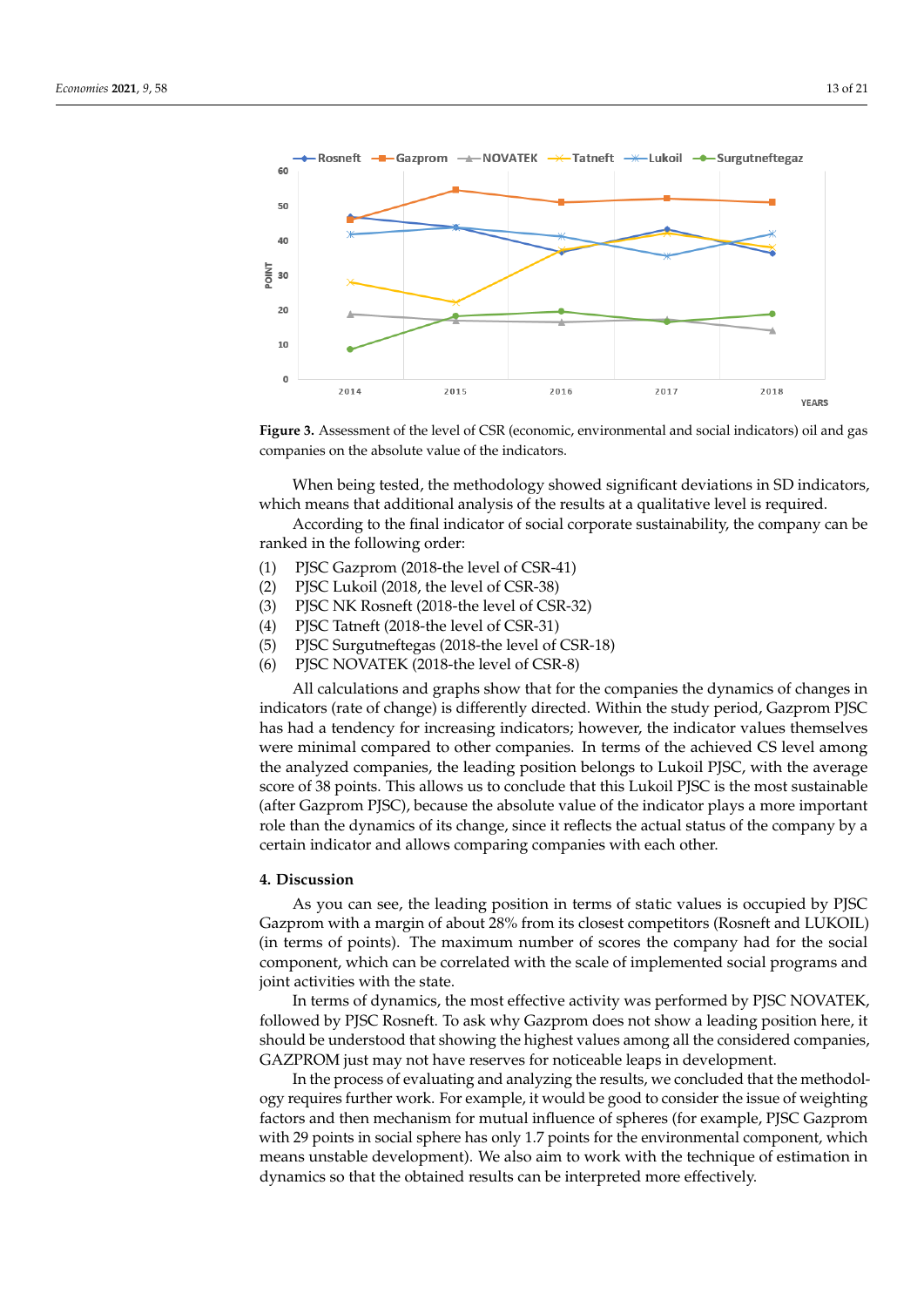The review and analysis of methods for assessing CSR and CS that, despite a great number and variety of methods, they can be classified by the following categories:

- 1. By the area of research—the methods are aimed at study and assessment of corporate activity areas. Based on this criterion, there are methods focused on assessing environmental sustainability or social component of SD in the CSR system, methods of integrated (socio-environmental) assessment of CSR, integrated methods for assessing CSD combined with the analysis of environmental, social and economic components.
- 2. By the objectives—the methods are aimed at monitoring of the situation in the areas of research; assessment of social and environmental results of projects or activities of the companies; making company ratings (comparative assessment).
- 3. By applicable assessment criteria and indicators—the methods for making assessment criteria and indicators include: -quantitative indicators, for example, emissions in assessing environmental impact; cost performance indicators of companies; quantitative indicators for business areas of the company; quality indicators for assessing social and environmental effects; aggregate indicators (indices); score-rating indicators.
- 4. By sources of information for CS assessment—secondary sources (open); primary sources (special surveys of companies); primary sources (special surveys for local communities).
- 5. By rapid and detailed assessment of CS—rapid assessment generates an overall idea of socially responsible activities of the company confirmed by facts and nonfinancial reports and serves as an informational background for subsequent analysis, identification of potential risks and making informed decisions. The list of rapid assessment indicators includes the most important indicators characterizing social, economic and environmental role of the company.

The analyzed methods for CS level assessment have several disadvantages, since they do not take into account many factors affecting oil and gas companies. For example, one of the CSR level assessment methods based on non-financial reporting reflects only dynamics of changes in indicators for a particular company. Thus, the rapid assessment only counts for the rate of change in the indicators used for that method, but it does not compare companies with each other by the achieved CSR level. This fact does not allow for making an objective conclusion regarding the CSR level of the companies.

In order to comprehensively assess the CS level of oil and gas companies and the degree of progress towards the target industry indicators (according to the "Energy Strategy of Russia for the Period until 2030"), we developed and applied a method for assessing the achieved CS level and dynamics of changes in CS indicators.

An analysis of CS assessment methods showed that only the fourth group offers a comprehensive assessment. Methods based on environmental information focus only on the environment. Methods based on social welfare deal with the impact on society. Methods based on CSR predominantly focus on social issues, with environmental ones also taken into account. CS assessment methods cover three areas of sustainable development and three groups of indicators.

Three indicators were selected in each group to create a balanced system of indicators. Thorough consideration was given to the specific features of oil and gas companies. Among the social indicators, three indicators were chosen that reflect social impact and the impact of the company on its employees (data on occupational injuries, Deloitte surveys), the local community (company reports) and the population at the regional and national levels, as they all form a single ecosystem. All the indicators correspond with the stakeholder approach.

Among the environmental indicators, three indicators were chosen that characterize the consumption of key natural resources and the impact on the environment), including energy consumption (as well as  $CO<sub>2</sub>$  emissions), water consumption (which is high in oil and gas companies) and waste.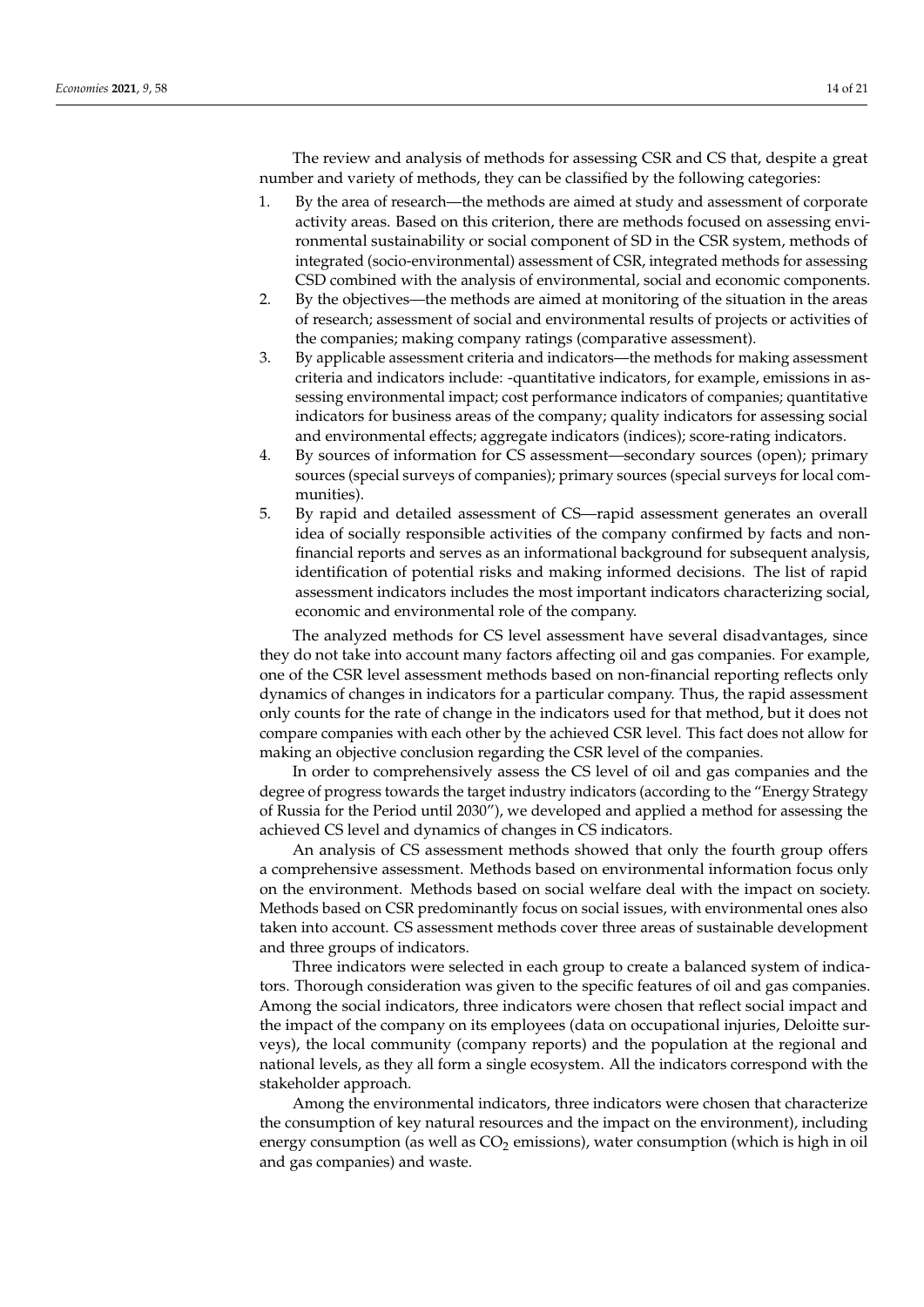In the economic area, such indicators were chosen as cost-to-revenue ratio as a key indicator of economic performance, revenue as an indicator of the cumulative effect and oil and gas reserve life as a key factor connected with resources.

The choice of all these indicators makes it possible to subsequently trace the relationship between CS and SD at the national level.

A limited combination of indicators was chosen in order to give a brief assessment of the main "outputs" of the company. In this kind of assessment, a number of indicators are not taken into account.

The developed method for CS assessment and can be used by large companies in the analysis and planning of operational and investment activities that ensure achievement of CS goals and growth. Oil and gas companies can use the method for CS assessment to achieve their strategic goals and strengthen their market positions by investing in certain problem areas. In this regard, oil and gas companies are advised to monitor the CS level, effectively manage interaction with various stakeholders and involve the local community in solving environmental and social issues.

In practice, oil and gas companies can use the methodology for benchmarking between both companies and separate spheres based on the values for a particular moment. For example, scores in different CS spheres enable companies to make conclusions about their status and progress.

An interesting feature of the methodology is that it provides for analyzing changes in the company's indicators in comparison with those of other companies. This is an indirect measure of its competitiveness.

The methodology provides tools for achieving CS goals related to the global SDGs. Many companies discuss the SDGs in their reports but do not assess whether they can be achieved.

The methodology takes into account the resource and stakeholder ideologies.

The limitation of the proposed methodology lies in the fact that additional qualitative analysis is required that will characterize the causes of significant deviations in corporate sustainability indicators. The set of indicators consists of multidirectional SD indicators that are combined into an aggregate index, which makes it difficult to find the reason for such deviations. Another limitation is that companies should provide CSR reports compiled according to the GRI standards since the source data for different companies must be comparable to each other. In addition, comparisons should be made within one industry, for example, oil and gas production, mining metal ores or coal mining as different industries are characterized by different environmental indicators. A survey should be conducted among oil and gas companies to see whether this methodology proves useful in their practice.

The author's technique presented in the article is truly applicable for the mining industry in general. The special features of the methodology are that we have chosen indicators that characterize the features of the activities of mining companies from many indicators of GRI. Since, to date, many companies do not use GRI indicators in their reports, we have shown the applicability of our methodology to oil and gas companies. Large oil and gas companies report regularly. Coal, gold and copper mining companies publish reports only in fragments. To use the proposed methodology, it is necessary to have the dynamics of indicators, which already creates certain limitations in choosing companies for analysis.

#### <span id="page-14-0"></span>**5. Conclusions**

1. The main shortcomings of certain CS assessment methods are their static nature; lack of relation of social–environmental results to economic indicators characterizing a dynamic development of the company; lack of feedback from the companies; lack of count for industry specifics and differences in the level of disclosure and quality of information.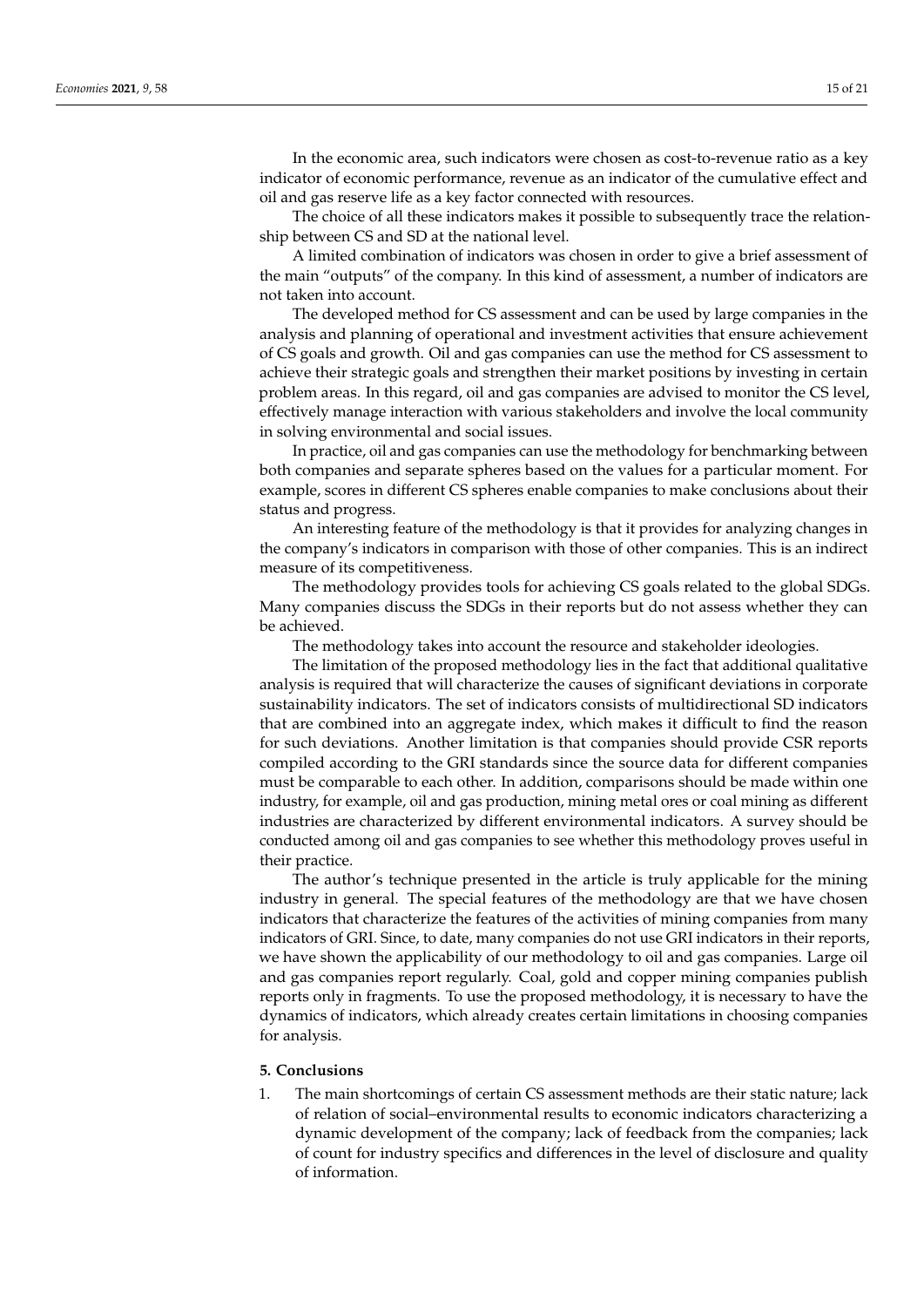- 2. For oil and gas companies, the set of CS indicators should include indicators reflecting business in harsh climatic conditions, increased injuries, generation of a large amount of various wastes, exploitation of mineral resources, vast economic impact of companies on the regional development, value of GDP and budgets.
- 3. The method for CS assessment of mining companies is developed taking into account the stakeholder approach, institutional theory, the resource approach and the new theory of corporate sustainability.
- 4. Analysis of CS indicators allows determining the place of CSR in the system of corporate values, identify the relations between CSR and corporate sustainability, explore the nature of relations with external stakeholders of mining companies and main directions of social programs, analyze the results achieved and the dynamics of the main performance indicators in CS. Comparing mining companies in terms of values and changes in CS indicators by industry reveals problems and creates incentives for further sustainable development of companies.
- 5. The relevance of the study aimed at assessing corporate sustainable development in oil and gas companies operating stems from the fact that they have significant impact on the environment, the development of areas where they operate and the social landscape, which is accompanied by specific technological, macroeconomic and regulatory conditions for the development of oil and gas fields. Analysis of the integrated reporting showed that the volume of corporate social responsibility of mining companies is different and is characterized by different indicators that reflect the impact of companies on the society: impact on the social, environmental and economic sphere. In the voluntary reporting on sustainable development of the mining companies, CSR monitoring indicators are distributed in the following areas: participation in development, communities, human rights, environmental protection, economic impact, staff development, labor relations and management.
- 6. Taking into account the purpose of this work to develop a methodology for assessing the CSR of oil and gas companies, the authors proposed the principles and method of assessment. The methodological principles are focused on the specifics of the industry and the long-term development of the company. The methodology contains indicators that allow to assess the impact in three areas (economy, ecology and environment) and characterize the prospects for long-term development of the company (by analyzing revenue, profitability and natural resource assets). The aggregate CS index is meant for ranking companies in relation to the best one in the industry. Assessment of changes in companies' CS indicators determines the dynamics of indicators relative to previous periods for the company.

### **6. Patents**

Program of Corporate Sustainability Rating for Mining Companies: Certificate of registration of the computer program 2021611713, 03.02.2021. Application No. 2021610736 dated 28.01.2021.

**Author Contributions:** Conceptualization, T.P. and O.M.; methodology, T.P. and O.M.; software, M.N.; validation, T.P. and M.N.; formal analysis, M.N. and O.M.; investigation, T.P. and O.M.; resources, M.N.; writing—original draft preparation, T.P. and O.M.; writing—review and editing, M.N. and O.M.; visualization, O.M., K.K.; funding acquisition, T.P. and M.N. All authors have read and agreed to the published version of the manuscript.

**Funding:** This research was funded by RFBR and MCESSM, grant number № 19-510-44013\19.

**Data Availability Statement:** Data available in a publicly accessible repository. The data presented in this study are openly available in (National Register of corporate non-financial reports, 2020 <https://xn--o1aabe.xn--p1ai/activity/social/registr/> (accessed on 6 April 2021)).

**Acknowledgments:** Special thanks to the following people for providing valuable guidance: Cherepovitsyn A., Ilinova A. A., Savelyeva N.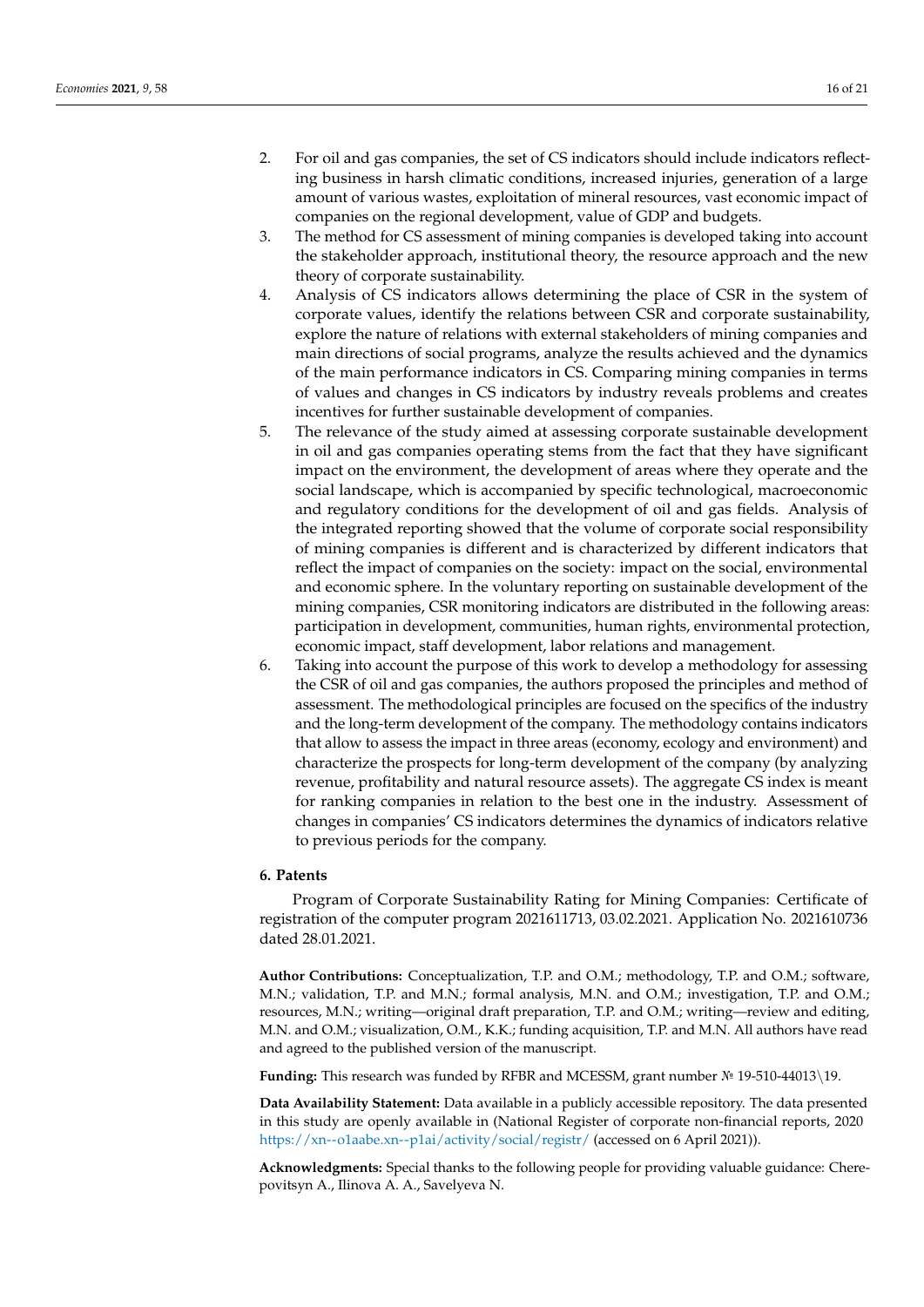## **Conflicts of Interest:** The authors declare no conflict of interest the results.

# <span id="page-16-0"></span>**Appendix A**

**Table A1.** Economic, Social and Environmental Indicators of Corporate Sustainability.

<span id="page-16-1"></span>

|                                  | <b>Actual Figures</b>   |                  |                        |                   |                | Points                                                             |                    |                 |                        |                             |                |                              |
|----------------------------------|-------------------------|------------------|------------------------|-------------------|----------------|--------------------------------------------------------------------|--------------------|-----------------|------------------------|-----------------------------|----------------|------------------------------|
| Year                             | PJSC NK<br>Rosneft      | PISC<br>Gazprom  | PISC<br><b>NOVATEK</b> | PISC<br>Tatneft   | PJSC Lukoil    | PISC<br>Surgutneftegas                                             | PJSC NK<br>Rosneft | PISC<br>Gazprom | PISC<br><b>NOVATEK</b> | PJSC<br>Tatneft             | PJSC Lukoil    | PISC<br>Surgutneftegas       |
|                                  |                         |                  |                        |                   |                | Economic                                                           |                    |                 |                        |                             |                |                              |
| average product profitobility, % |                         |                  |                        |                   |                |                                                                    |                    |                 |                        |                             |                |                              |
| 2014                             | 19.2                    | 1.54             | 14.53                  | 20.5              | 11.4           |                                                                    | 9.37               | 0.75            | 7.09                   | 10                          | 5.56           | $\boldsymbol{0}$             |
| 2015                             | 23.8                    | 5                | 10.6                   | 19.1              | 9.7            |                                                                    | 10                 | 2.1             | 4.45                   | 8.03                        | 4.08           | $\mathbf{0}$                 |
| 2016                             | $25\,$                  | 6                | 29.29                  | 18.3              | $15\,$         | 76                                                                 | 3.29               | 0.79            | 3.85                   | 2.41                        | 1.97           | 10                           |
| 2017                             | 22.6                    | $\overline{4}$   | 16.23                  | 18.2              | $8.1\,$        | 16.6                                                               | $10\,$             | 1.77            | 7.18                   | 8.05                        | 3.58           | 7.35                         |
| 2018                             | 24.8                    | 8                | 15.68                  | 23.2              | 10.25          | 54.7                                                               | 4.53               | 1.46            | 2.87                   | 4.24                        | 1.87           | 10                           |
|                                  | revenue, billion rubles |                  |                        |                   |                |                                                                    |                    |                 |                        |                             |                |                              |
| 2014<br>2015                     | 5503<br>5150            | 5589.8<br>6073.3 | 357.6<br>475.3         | 476.36<br>552.712 | 1710<br>1877   | 1020.8                                                             | 9.84<br>8.48       | 10<br>10        | 0.64<br>0.78           | 0.85<br>0.91                | 3.06<br>3.09   | $\mathbf{0}$<br>1.68         |
| 2016                             | 4988                    | 6111.1           | 537.5                  | 580.127           | 5227           | 1002.6                                                             | 8.16               | 10              | 0.88                   | 0.95                        | 8.55           | 1.64                         |
| 2017                             | 6011                    | 6546.1           | 583                    | 681.159           | 5936.7         | 1175                                                               | 9.18               | 10              | 0.89                   | 1.04                        | 9.07           | 1.79                         |
| 2018                             | 8238                    | 8224.2           | 832                    | 910.534           | 8035.9         | 1556                                                               | 10                 | 9.98            | 1.01                   | 1.11                        | 9.75           | 1.89                         |
|                                  |                         |                  |                        |                   |                | availability of mineral resources, years                           |                    |                 |                        |                             |                |                              |
| 2014                             | 16.6                    | 51.6             | 27.5                   | 32                | 20.6           | $\theta$                                                           | 3.21               | 10              | 5.33                   | 6.15                        | $\overline{4}$ | $\boldsymbol{0}$             |
| 2015                             | 18.2                    | 49.6             | 24.6                   | 32                | 18.9           | $\boldsymbol{0}$                                                   | 3.67               | 10              | 4.96                   | 6.45                        | 3.81           | $\boldsymbol{0}$             |
| 2016                             | 19.3                    | 54.1             | 23.8                   | 30.4              | 20.4           | $\mathbf{0}$                                                       | 3.57               | $10\,$          | $4.4\,$                | 5.62                        | 3.77           | $\boldsymbol{0}$             |
| 2017                             | 19.4                    | 49.5             | 29.4                   | $30\,$            | 19             | $\boldsymbol{0}$                                                   | 3.92               | $10\,$          | 5.94                   | 6.06                        | 3.84           | $\boldsymbol{0}$             |
| 2018                             | 19.9                    | 47.5             | 28.8                   | 31.4              | 18.9           | 0                                                                  | 4.19               | $10\,$          | 6.06                   | 6.61                        | 3.98           | $\boldsymbol{0}$             |
|                                  |                         |                  |                        |                   |                | Social                                                             |                    |                 |                        |                             |                |                              |
|                                  |                         |                  |                        |                   |                | frequency factor of industrial injuries                            |                    |                 |                        |                             |                |                              |
| 2014                             | 0.33                    | 0.18             | 0.4                    | 0.1               | 0.13           |                                                                    | 3.03               | 5.56            | 2.5                    | 10                          | 7.69           | $\boldsymbol{0}$             |
| 2015                             | 0.327                   | 0.17             | 0.5                    | 0.3               | 0.28           |                                                                    | 5.2                | 10              | 3.4                    | 5.67                        | 6.07           | $\boldsymbol{0}$             |
| 2016<br>2017                     | 0.21<br>0.36            | 0.16<br>0.11     | 0.3<br>1.27            | 0.14<br>0.1       | 0.21<br>0.19   |                                                                    | 6.67<br>2.78       | 8.75<br>9.09    | 4.67<br>0.79           | 10<br>10                    | 6.67<br>5.26   | $\Omega$<br>$\boldsymbol{0}$ |
| 2018                             | 0.41                    | 0.17             | 0.79                   | 0.14              | 0.19           |                                                                    | 3.41               | 8.24            | 1.77                   | 10                          | 7.37           | $\boldsymbol{0}$             |
|                                  |                         |                  |                        |                   |                | increased costs of local community support, million rubles         |                    |                 |                        |                             |                |                              |
| 2014                             | 8000                    | 46,429           | 727                    | 135.87            | 290.6          |                                                                    | 1.72               | 10              | 0.16                   | 0.03                        | 0.06           | $\boldsymbol{0}$             |
| 2015                             | 9000                    | 32,485           | 1000                   | 165.7             | 304.9          |                                                                    | 2.77               | 10              | 0.31                   | 0.05                        | 0.09           | $\mathbf{0}$                 |
| 2016                             | 11,000                  | 35,516           | 1324                   | 195.65            | 304.3          |                                                                    | 3.1                | $10\,$          | 0.37                   | 0.06                        | 0.09           | $\boldsymbol{0}$             |
| 2017                             | 19,000                  | 34,461           | 1377                   | 281.64            | 341.9          |                                                                    | 5.51               | 10              | 0.4                    | 0.08                        | 0.1            | $\boldsymbol{0}$             |
| 2018                             | 23,000                  | 42,789           | 2000                   | 257               | 384            |                                                                    | 5.38               | 10              | 0.47                   | 0.06                        | 0.09           | $\boldsymbol{0}$             |
|                                  |                         |                  |                        |                   |                | costs and investment into environmental protection, billion rubles |                    |                 |                        |                             |                |                              |
| 2014                             | 36.93                   | 48.98            | 0.63                   | $5.8\,$           | 59             | 18.58                                                              | 6.26               | 8.3             | 0.11                   | 0.98                        | 10             | 3.15                         |
| 2015                             | 44.65                   | 49.71            | 0.77                   | 5.7               | $48\,$         | 17.89                                                              | 8.98               | $10\,$          | 0.15                   | 1.15                        | 9.66           | 3.6                          |
| 2016                             | 47.14                   | 57.47            | 1.19                   | 13.29             | 53             | 17.73                                                              | 8.2                | 10              | 0.21                   | 2.31                        | 9.22           | 3.09                         |
| 2017<br>2018                     | 67.24<br>45.61          | 70.82<br>68.96   | 2.06<br>2.4            | 13.63<br>11.68    | 23<br>58       | 21.1<br>17.4                                                       | 9.49<br>6.61       | 10<br>10        | 0.29<br>0.35           | 1.92<br>1.69                | 3.25<br>8.41   | 2.98<br>2.52                 |
|                                  |                         |                  |                        |                   |                | Environmental                                                      |                    |                 |                        |                             |                |                              |
|                                  |                         |                  |                        |                   |                | water consumption per unit of production/activity; m3/tons         |                    |                 |                        |                             |                |                              |
|                                  |                         |                  |                        |                   |                |                                                                    |                    |                 |                        |                             |                |                              |
| 2014<br>2015                     | 1.159<br>1.467          | 4.895<br>4.511   | 1.347<br>1.716         | ÷                 | $0.4\,$<br>0.5 | 1.49<br>1.63                                                       | 3.45<br>3.41       | 0.82<br>1.11    | 2.97<br>2.91           | $\boldsymbol{0}$<br>$\bf 0$ | 10<br>$10\,$   | 2.68<br>3.07                 |
| 2016                             | 1.679                   | 4.538            | 2.701                  | 1.018             | 0.6            | 1.65                                                               | 3.57               | 1.32            | 2.22                   | 5.89                        | 10             | 3.64                         |
| 2017                             | 2.26                    | 4.523            | 2.779                  | 1.005             | 0.5            | 1.418                                                              | 2.21               | 1.11            | 1.8                    | 4.98                        | 10             | 3.53                         |
| 2018                             | 2.28                    | 4.28             | 2.993                  | 1.134             | 0.5            | 1.408                                                              | 2.19               | 1.17            | 1.67                   | 4.41                        | 10             | 3.55                         |
|                                  |                         |                  |                        |                   |                | mass of waste generated, thousand tons                             |                    |                 |                        |                             |                |                              |
| 2014                             | 208                     | 4831             |                        |                   | 1437           | 716.1                                                              | 10                 | 0.43            | $\theta$               | $\bf 0$                     | 1.45           | 2.9                          |
| 2015                             | 5393                    | 4954             |                        |                   | 1015           | 725.8                                                              | 1.35               | 1.47            | $\mathbf{0}$           | $\bf{0}$                    | 7.15           | 10                           |
| 2016                             | 5377                    | 4289             |                        | 92.7              | 1033           | 714                                                                | 0.17               | 0.22            | $\Omega$               | 10                          | 0.9            | 1.3                          |
| 2017                             | 6325                    | 4130             |                        | 80.1              | 1434           | 837.66                                                             | 0.13               | 0.19            | $\mathbf{0}$           | 10                          | 0.56           | 0.96                         |
| 2018                             | 7155                    | 3555             |                        | 78.6              | 1529           | 824.49                                                             | 0.11               | 0.22            | $\mathbf{0}$           | 10                          | 0.51           | 0.95                         |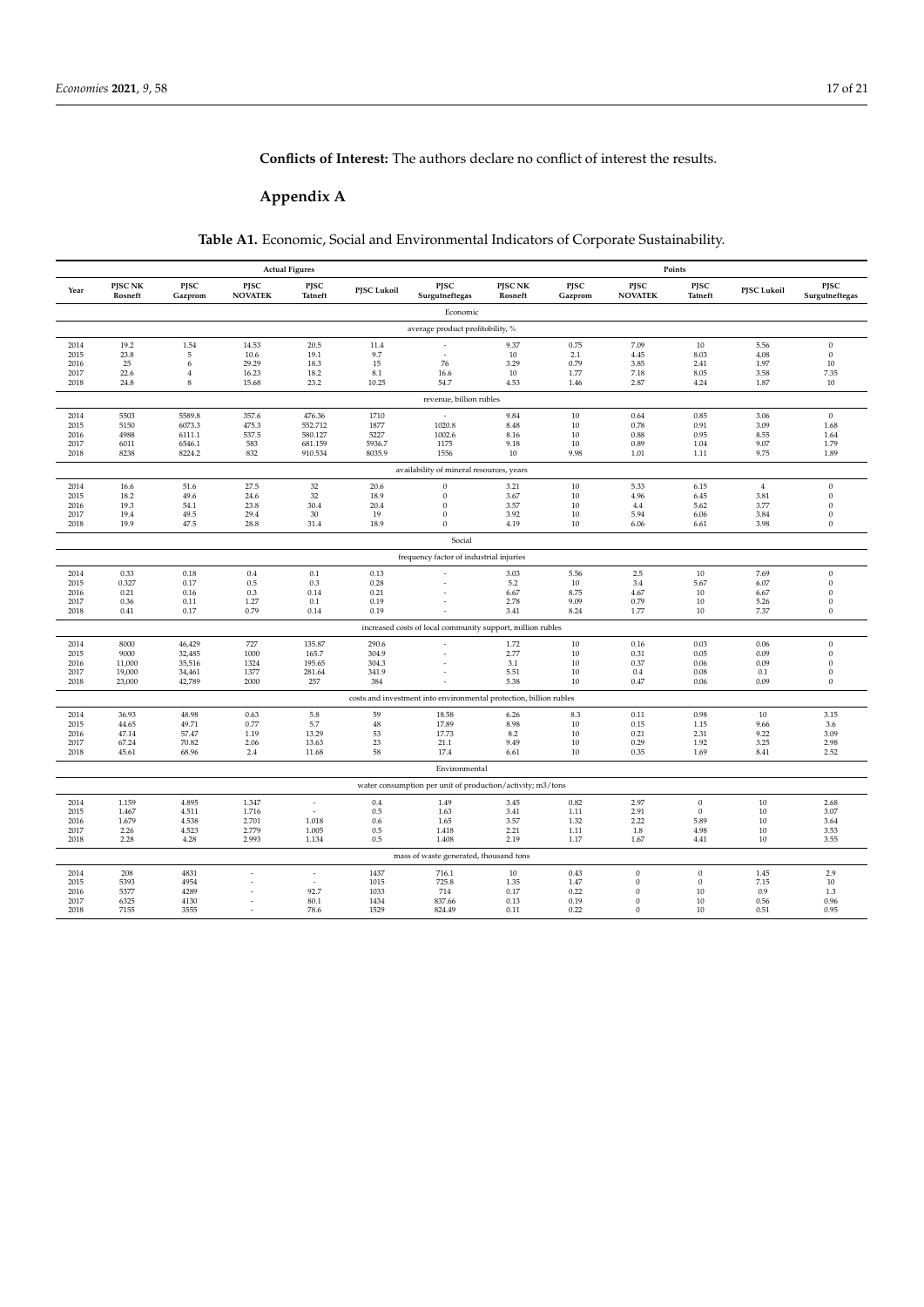| Year     | <b>PJSC NK Rosneft</b> | PJSC Gazprom | PISC NOVATEK  | <b>PJSC</b> Tatneft | PJSC Lukoil | PJSC Surgutneftegas |  |  |  |  |
|----------|------------------------|--------------|---------------|---------------------|-------------|---------------------|--|--|--|--|
| Economic |                        |              |               |                     |             |                     |  |  |  |  |
| 2014     | 22.42                  | 20.75        | 13.06         | 17                  | 12.62       | $\mathbf{0}$        |  |  |  |  |
| 2015     | 22.15                  | 22.1         | 10.19         | 15.9                | 10.98       | 1.68                |  |  |  |  |
| 2016     | 15.02                  | 20.79        | 9.13          | 8.98                | 14.29       | 11.64               |  |  |  |  |
| 2017     | 23.1                   | 21.77        | 14.01         | 15.15               | 16.49       | 9.14                |  |  |  |  |
| 2018     | 18.72                  | 21.44        | 9.94          | 11.96               | 15.6        | 11.89               |  |  |  |  |
| Total    | 101.41                 | 106.85       | 56.33         | 68.48               | 69.98       | 34.35               |  |  |  |  |
| Social   |                        |              |               |                     |             |                     |  |  |  |  |
| 2014     | 11.01                  | 23.86        | 2.76          | 11.01               | 17.75       | 3.15                |  |  |  |  |
| 2015     | 16.95                  | 30           | 3.86          | 6.86                | 15.82       | 3.6                 |  |  |  |  |
| 2016     | 17.97                  | 28.75        | 5.25          | 12.37               | 15.97       | 3.09                |  |  |  |  |
| 2017     | 17.79                  | 29.09        | 1.48          | 12.01               | 8.61        | 2.98                |  |  |  |  |
| 2018     | 15.4                   | 28.24        | 2.59          | 11.75               | 15.87       | 2.52                |  |  |  |  |
| Total    | 79.12                  | 139.94       | 15.94         | 54                  | 74.02       | 15.34               |  |  |  |  |
|          |                        |              | Environmental |                     |             |                     |  |  |  |  |
| 2014     | 13.45                  | 1.25         | 2.97          | $\theta$            | 11.45       | 5.59                |  |  |  |  |
| 2015     | 4.75                   | 2.57         | 2.91          | $\Omega$            | 17.15       | 13.07               |  |  |  |  |
| 2016     | 3.75                   | 1.54         | 2.22          | 15.89               | 10.9        | 4.93                |  |  |  |  |
| 2017     | 2.34                   | 1.3          | 1.8           | 14.98               | 10.56       | 4.48                |  |  |  |  |
| 2018     | 2.3                    | 1.39         | 1.67          | 14.41               | 10.51       | 4.5                 |  |  |  |  |
| Total    | 26.59                  | 8.05         | 11.57         | 45.28               | 60.57       | 32.57               |  |  |  |  |

**Table A2.** Total Company Ratings by years (Statics).

**Table A3.** Total Company Ratings by years (Dynamics).

|      | <b>Actual Figures</b> |                 |                 |         |        | <b>Growth Rate (Points)</b>                                |         |                          |                          |                          |                |                |
|------|-----------------------|-----------------|-----------------|---------|--------|------------------------------------------------------------|---------|--------------------------|--------------------------|--------------------------|----------------|----------------|
| Year |                       | Rosneft Gazprom | NOVATEK Tatneft |         | Lukoil | Surgutneftegaz                                             |         | Rosneft Gazprom          | NOVATEK Tatneft          |                          | Lukoil         | Surgutneftegaz |
|      |                       |                 |                 |         |        | Economic                                                   |         |                          |                          |                          |                |                |
|      |                       |                 |                 |         |        | average product profitobility, %                           |         |                          |                          |                          |                |                |
| 2014 | 19.2                  | 1.54            | 14.53           | 20.5    | 11.4   |                                                            |         | $\overline{\phantom{a}}$ | $\overline{\phantom{a}}$ | $\overline{\phantom{a}}$ | $\overline{a}$ | $\overline{a}$ |
| 2015 | 23.8                  | 5               | 10.6            | 19.1    | 9.7    |                                                            | 0.24    | 2.25                     | $-0.27$                  | $-0.07$                  | $-0.15$        |                |
| 2016 | 25                    | 6               | 29.29           | 18.3    | 15     | 76                                                         | 0.05    | 0.20                     | 1.76                     | $-0.04$                  | 0.55           |                |
| 2017 | 22.6                  | $\overline{4}$  | 16.23           | 18.2    | 8.1    | 16.6                                                       | $-0.10$ | $-0.33$                  | $-0.45$                  | $-0.01$                  | $-0.46$        | $-0.78$        |
| 2018 | 24.8                  | 8               | 15.68           | 23.2    | 10.25  | 54.7                                                       | 0.10    | 1.00                     | $-0.03$                  | 0.27                     | 0.27           | 2.30           |
|      |                       |                 |                 |         |        | revenue, billion rubles                                    |         |                          |                          |                          |                |                |
| 2014 | 5503                  | 5589.8          | 357.6           | 47.36   | 1710   |                                                            |         | $\sim$                   | $\overline{\phantom{a}}$ | $\sim$                   | $\overline{a}$ |                |
| 2015 | 5150                  | 6073.3          | 475.3           | 552.712 | 1877   | 1020.8                                                     | $-0.06$ | 0.09                     | 0.33                     | 0.16                     | 0.10           |                |
| 2016 | 4988                  | 6111.1          | 537.5           | 580.127 | 5227   | 1002.6                                                     | $-0.03$ | 0.01                     | 0.13                     | 0.05                     | 1.78           | $-0.02$        |
| 2017 | 6011                  | 6546.1          | 583             | 681.159 | 5936.7 | 1175                                                       | 0.21    | 0.07                     | 0.08                     | 0.17                     | 0.14           | 0.17           |
| 2018 | 8238                  | 8224.2          | 832             | 910.534 | 8035.9 | 1556                                                       | 0.37    | 0.26                     | 0.43                     | 0.34                     | 0.35           | 0.32           |
|      |                       |                 |                 |         |        | availability of mineral resources, years                   |         |                          |                          |                          |                |                |
| 2014 | 16.6                  | 51.6            | 27.5            | 32      | 20.6   | $\boldsymbol{0}$                                           |         |                          | $\overline{\phantom{a}}$ | $\sim$                   | $\overline{a}$ |                |
| 2015 | 18.2                  | 49.6            | 24.6            | 32      | 18.9   | $\mathbf{0}$                                               | 0.10    | $-0.04$                  | $-0.11$                  | 0.00                     | $-0.08$        |                |
| 2016 | 19.3                  | 54.1            | 23.8            | 30.4    | 20.4   | $\boldsymbol{0}$                                           | 0.06    | 0.09                     | $-0.03$                  | $-0.05$                  | 0.08           |                |
| 2017 | 19.4                  | 49.5            | 29.4            | $30\,$  | 19     | $\boldsymbol{0}$                                           | 0.01    | $-0.09$                  | 0.24                     | $-0.01$                  | $-0.07$        |                |
| 2018 | 19.9                  | 47.5            | 28.8            | 31.4    | 18.9   | $\Omega$                                                   | 0.03    | $-0.04$                  | $-0.02$                  | 0.05                     | $-0.01$        | $\overline{a}$ |
|      |                       |                 |                 |         |        | Social                                                     |         |                          |                          |                          |                |                |
|      |                       |                 |                 |         |        | frequency factor of industrial injuries                    |         |                          |                          |                          |                |                |
| 2014 | 0.33                  | 0.18            | 0.4             | 0.1     | 0.13   |                                                            |         |                          |                          |                          |                |                |
| 2015 | 0.327                 | 0.17            | 0.5             | 0.3     | 0.28   |                                                            | $-0.01$ | $-0.06$                  | 0.25                     | 2.00                     | 1.15           |                |
| 2016 | 0.21                  | 0.16            | 0.3             | 0.14    | 0.21   |                                                            | $-0.36$ | $-0.06$                  | $-0.40$                  | $-0.53$                  | $-0.25$        |                |
| 2017 | 0.36                  | 0.11            | 1.27            | 0.1     | 0.19   |                                                            | 0.71    | $-0.31$                  | 3.23                     | $-0.29$                  | $-0.10$        |                |
| 2018 | 0.41                  | 0.17            | 0.79            | 0.14    | 0.19   |                                                            | 0.14    | 0.55                     | $-0.38$                  | 0.40                     | 0.00           |                |
|      |                       |                 |                 |         |        | increased costs of local community support, million rubles |         |                          |                          |                          |                |                |
| 2014 | 8000                  | 46,429          | 727             | 135.87  | 290.6  |                                                            |         |                          | $\overline{\phantom{a}}$ |                          |                |                |
| 2015 | 9000                  | 32,485          | 1000            | 165.7   | 304.9  |                                                            | 0.13    | $-0.30$                  | 0.38                     | 0.22                     | 0.05           |                |
| 2016 | 11,000                | 35,516          | 1324            | 195.65  | 304.3  |                                                            | 0.22    | 0.09                     | 0.32                     | 0.18                     | 0.00           |                |
| 2017 | 19,000                | 34,461          | 1377            | 281.64  | 341.9  |                                                            | 0.73    | $-0.03$                  | 0.04                     | 0.44                     | 0.12           |                |
| 2018 | 23,000                | 42,789          | 2000            | 257     | 384    |                                                            | 0.21    | 0.24                     | 0.45                     | $-0.09$                  | 0.12           |                |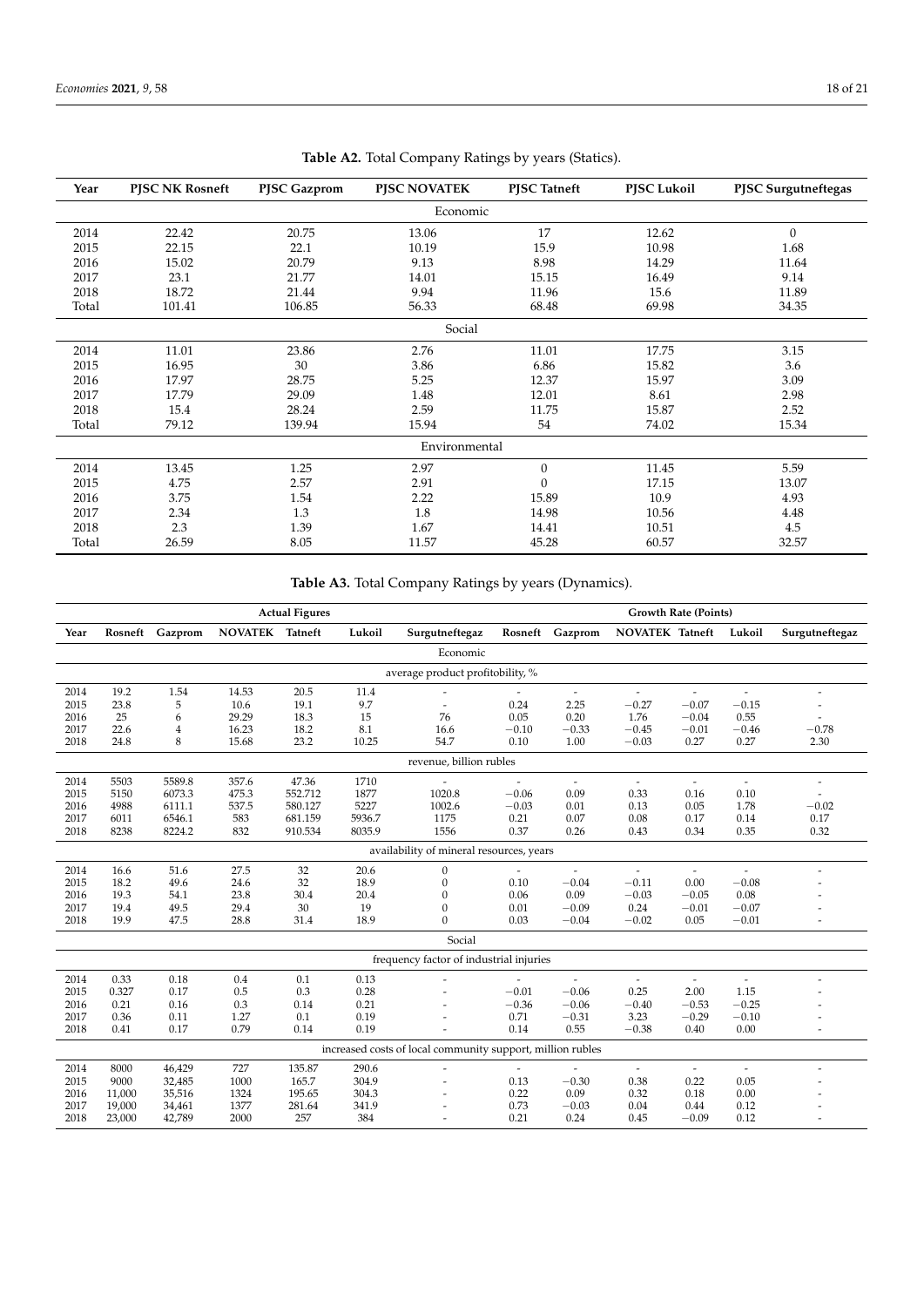<span id="page-18-19"></span>

|      | <b>Actual Figures</b>                                              |         |                          |                          |        |                                                            |                          | <b>Growth Rate (Points)</b> |                          |                          |         |                |
|------|--------------------------------------------------------------------|---------|--------------------------|--------------------------|--------|------------------------------------------------------------|--------------------------|-----------------------------|--------------------------|--------------------------|---------|----------------|
| Year | Rosneft                                                            | Gazprom | <b>NOVATEK</b>           | Tatneft                  | Lukoil | Surgutneftegaz                                             |                          | Rosneft Gazprom             | <b>NOVATEK Tatneft</b>   |                          | Lukoil  | Surgutneftegaz |
|      | costs and investment into environmental protection, billion rubles |         |                          |                          |        |                                                            |                          |                             |                          |                          |         |                |
| 2014 | 36.93                                                              | 48.98   | 0.63                     | 5.8                      | 59     | 18.58                                                      | $\overline{\phantom{0}}$ |                             | $\overline{\phantom{a}}$ |                          |         | ٠              |
| 2015 | 44.65                                                              | 49.71   | 0.77                     | 5.7                      | 48     | 17.89                                                      | 0.21                     | 0.01                        | 0.22                     | $-0.2$                   | $-0.19$ | $-0.04$        |
| 2016 | 47.14                                                              | 57.47   | 1.19                     | 13.29                    | 53     | 17.73                                                      | 0.06                     | 0.16                        | 0.55                     | 1.33                     | 0.10    | $-0.01$        |
| 2017 | 67.24                                                              | 70.82   | 2.06                     | 13.63                    | 23     | 21.1                                                       | 0.43                     | 0.23                        | 0.73                     | 0.03                     | $-0.57$ | 0.19           |
| 2018 | 45.61                                                              | 68.96   | 2.4                      | 11.68                    | 58     | 17.4                                                       | $-0.32$                  | $-0.03$                     | 0.17                     | $-0.14$                  | 1.52    | $-0.18$        |
|      | Environmental                                                      |         |                          |                          |        |                                                            |                          |                             |                          |                          |         |                |
|      |                                                                    |         |                          |                          |        | water consumption per unit of production/activity; m3/tons |                          |                             |                          |                          |         |                |
| 2014 | 1.159                                                              | 4.895   | 1.347                    | $\overline{\phantom{a}}$ | 0.4    | 1.49                                                       |                          |                             |                          | ٠                        |         | ٠              |
| 2015 | 1.467                                                              | 4.511   | 1.716                    | -                        | 0.5    | 1.63                                                       | 0.27                     | $-0.08$                     | 0.27                     | ۰                        | 0.25    | 0.09           |
| 2016 | 1.679                                                              | 4.538   | 2.701                    | 1.018                    | 0.6    | 1.65                                                       | 0.14                     | 0.01                        | 0.57                     | $\overline{\phantom{a}}$ | 0.20    | 0.01           |
| 2017 | 2.26                                                               | 4.523   | 2.779                    | 1.005                    | 0.5    | 1.418                                                      | 0.35                     | 0.00                        | 0.03                     | $-0.01$                  | $-0.17$ | $-0.14$        |
| 2018 | 2.28                                                               | 4.28    | 2.993                    | 1.134                    | 0.5    | 1.408                                                      | 0.01                     | $-0.05$                     | 0.08                     | 0.13                     | 0.00    | $-0.01$        |
|      |                                                                    |         |                          |                          |        | mass of waste generated, thousand tons                     |                          |                             |                          |                          |         |                |
| 2014 | 208                                                                | 4831    |                          | ۰                        | 1437   | 716.1                                                      |                          |                             |                          |                          |         |                |
| 2015 | 5393                                                               | 4954    | ٠                        | -                        | 1015   | 725.8                                                      | 24.93                    | 0.03                        |                          | -                        | $-0.29$ | 0.01           |
| 2016 | 5377                                                               | 4289    | $\overline{\phantom{0}}$ | 92.7                     | 1033   | 714                                                        | 0.00                     | $-0.13$                     | $\overline{\phantom{a}}$ | $\overline{\phantom{a}}$ | 0.02    | $-0.02$        |
| 2017 | 6325                                                               | 4130    | ٠                        | 80.1                     | 1434   | 837.66                                                     | 0.18                     | $-0.04$                     | $\overline{\phantom{a}}$ | $-0.14$                  | 0.39    | 0.17           |
| 2018 | 7155                                                               | 3555    |                          | 78.6                     | 1529   | 824.49                                                     | 0.13                     | $-0.14$                     | $\overline{\phantom{a}}$ | $-0.02$                  | 0.07    | $-0.02$        |

**Table A3.** *Cont.*

#### **References**

- <span id="page-18-8"></span>A Guide. 2012. A Guide to Social Return on Investment. Available online: [http://www.socialvalueuk.org/app/uploads/2016/03/](http://www.socialvalueuk.org/app/uploads/2016/03/The%20Guide%20to%20Social%20Return%20on%20Investment%202015.pdf) [The%20Guide%20to%20Social%20Return%20on%20Investment%202015.pdf](http://www.socialvalueuk.org/app/uploads/2016/03/The%20Guide%20to%20Social%20Return%20on%20Investment%202015.pdf) (accessed on 28 June 2020).
- <span id="page-18-2"></span>Berman, Shawn, Andrew C. Wicks, Suresh Kotha, and Thomas M. Jones. 1999. Does stakeholder orientation matter? The relationship between stakeholder management models and firm performance. *Academy of Management Journal* 42: 488–506.
- <span id="page-18-3"></span>Blagov, Yu E. 2011. *Corporate Social Responsibility: The Evolution of the Concept*, 2nd ed. Saint Petersburg: Higher School of Management Publishing House, 272p.
- <span id="page-18-17"></span>Borzakov, D. V. 2016. Control and Assessment of Corporate Social Responsibility in the Management of Organizations. Ph.D. dissertation, Voronezh South-West State University, Voronezh, Russia.
- <span id="page-18-14"></span>Carayannis, Elias G., Alina Ilinova, and Alexey Cherepovitsyn. 2021. The Future of Energy and the Case of the Arctic Offshore: The Role of Strategic Management. *Journal of Marine Science and Engineering* 9: 134. [\[CrossRef\]](http://doi.org/10.3390/jmse9020134)
- <span id="page-18-6"></span>CDP. 2015. Climate Change. Information Request. Available online: [https://www.cpr.ca/en/about-cp-site/Documents/cdp-program](https://www.cpr.ca/en/about-cp-site/Documents/cdp-program-submission-2015.pdf)[submission-2015.pdf](https://www.cpr.ca/en/about-cp-site/Documents/cdp-program-submission-2015.pdf) (accessed on 28 June 2020).
- <span id="page-18-13"></span>Cherepovitsyn, Aleksey E., Svetlana A. Lipina, and Olga O. Evseeva. 2018. Innovative approach to the development of mineral raw materials of the arctic zone of the Russian federation. *Journal of Mining Institute* 232: 438.
- <span id="page-18-11"></span>Corporate. 2018. Corporate Sustainability Assessment & Corporate Public Reporting Annelies Poolman. Available online: [https:](https://zebra-group.ru/download/ru/news/news-70/news-image-id-70-content-1.pdf) [//zebra-group.ru/download/ru/news/news-70/news-image-id-70-content-1.pdf](https://zebra-group.ru/download/ru/news/news-70/news-image-id-70-content-1.pdf) (accessed on 7 March 2021).
- <span id="page-18-9"></span>Dowling Grahame. 2013. The Curious Case of Corporate Tax Avoidance: Is it Socially Irresponsible? *Journal of Business Ethics* 124: 173–84.
- <span id="page-18-1"></span>Drucker, Peter F. 1984. The new meaning of corporate social responsibility. *California Management Review* 26: 53–63. [\[CrossRef\]](http://doi.org/10.2307/41165066)
- <span id="page-18-7"></span>Emerson, Jed, Jay Wachowicz, and Suzi Chun. 2000. Social Return Social Return on Investment: On Investment. Exploring Exploring Aspects of Aspects of Value Creation Value Creation in the Nonprofit in the Nonprofit Sector. Available online: [https:](https://hbswk.hbs.edu/archive/social-return-on-investment-sroi-exploring-aspects-of-value-creation) [//hbswk.hbs.edu/archive/social-return-on-investment-sroi-exploring-aspects-of-value-creation](https://hbswk.hbs.edu/archive/social-return-on-investment-sroi-exploring-aspects-of-value-creation) (accessed on 28 June 2020).
- <span id="page-18-4"></span>Endovickij, D. A., I. V. Panina, and M. V. Ponkratova. 2017. Analiz sushchnosti korporativnoj ustojchivosti kak reakcii na civilizacionnye izmeneniya. *Ekonomicheskij Analiz: Teoriya i Praktika* 16: 1043–60.
- <span id="page-18-18"></span>Endovitsky, D. A., L. M. Nikitina, and D. V. Borzakov. 2014. Assessment of corporate social responsibility of Russian companies based on a comprehensive analysis of non-financial reporting. *Economic Analysis: Theory and Practice* 8: 2–10.
- <span id="page-18-5"></span>Epstein, Marc J., and Marie-Jose Roy. 2003. Making the business case for sustainability. Linking social and environmental actions to financial performance. *Journal of Corporate Citizenship* 9: 79–96. [\[CrossRef\]](http://doi.org/10.9774/GLEAF.4700.2003.sp.00009)
- <span id="page-18-15"></span>ESG. 2019. Expert Views on ESG Ratings. Available online: <https://sustainability.com/our-work/reports/rate-raters-2019> (accessed on 7 March 2021).
- <span id="page-18-16"></span>ESG Factors in Investment, MIRBIS. 2019. Available online: [https://www.pwc.ru/ru/sustainability/assets/pwc-responsible](https://www.pwc.ru/ru/sustainability/assets/pwc-responsible-investment.pdf)[investment.pdf](https://www.pwc.ru/ru/sustainability/assets/pwc-responsible-investment.pdf) (accessed on 7 March 2021).
- <span id="page-18-10"></span>ESG Rating. 2020. Available online: <https://www.msci.com/esg-ratings> (accessed on 28 June 2020).
- <span id="page-18-0"></span>Freeman, Edward. 1984. *Stakeholder Management: A Stakeholder Approach*. Marshfield: Pitman Publishing, p. 292.
- <span id="page-18-12"></span>Global. 2014. Global Competitiveness Report 2013–2014. Available online: [http://www3.weforum.org/docs/WEF\\_](http://www3.weforum.org/docs/WEF_)
	- [GlobalCompetitivenessReport\\_2013-14.pdf](GlobalCompetitivenessReport_2013-14.pdf) (accessed on 28 June 2020).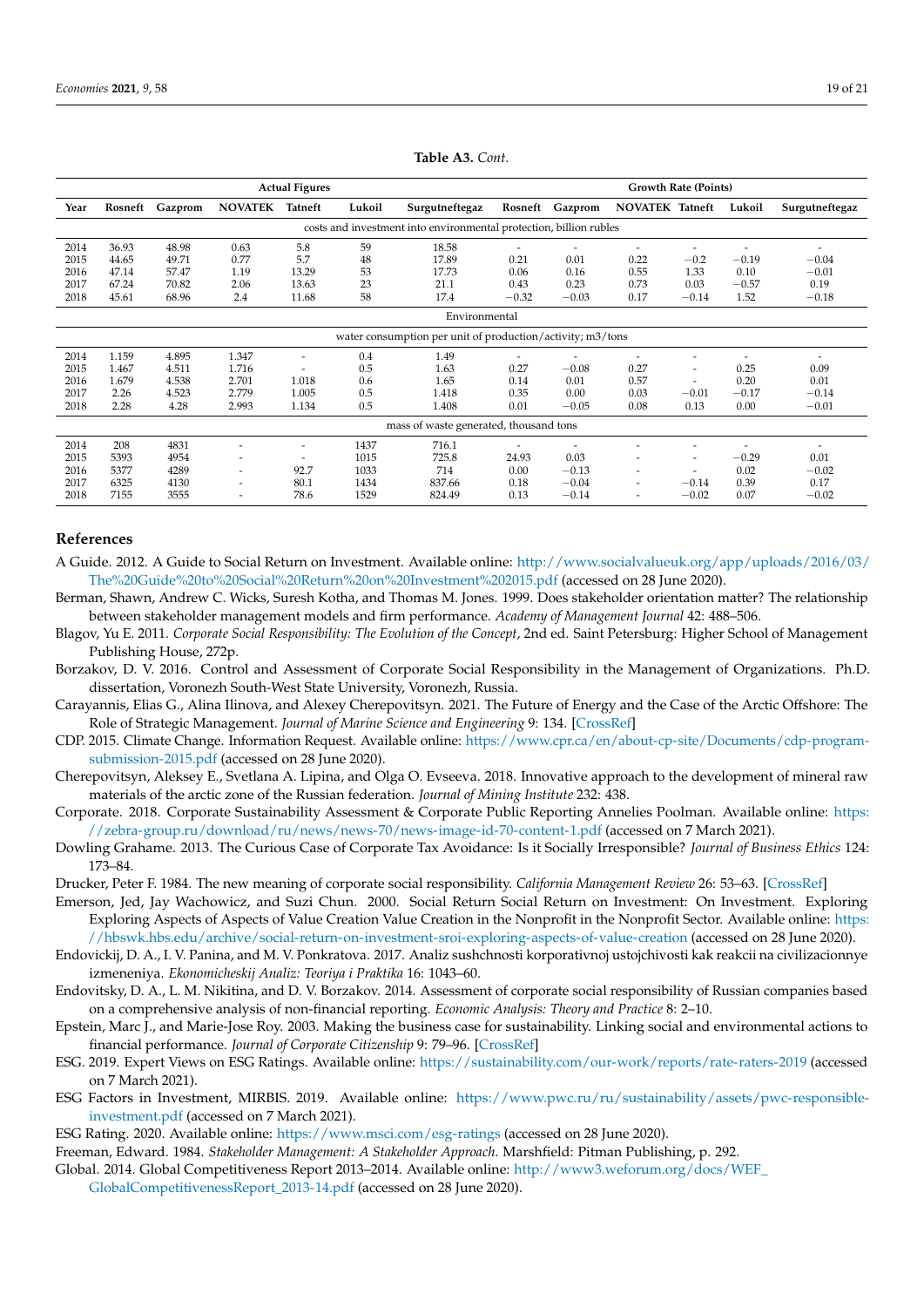- <span id="page-19-11"></span>GOST R 54598.1. 2015. Management of Sustainable Development. Part 1. Guide 2016. Available online: [http://docs.cntd.ru/](http://docs.cntd.ru/document/1200127235) [document/1200127235](http://docs.cntd.ru/document/1200127235) (accessed on 28 June 2020).
- <span id="page-19-10"></span>GOST R ISO 20121. 2014. Systems of Management of a Sustainable Development. Requirements and Practical Guidance on Management of Stability of Events. Available online: <http://docs.cntd.ru/document/1200113801> (accessed on 28 June 2020).
- <span id="page-19-9"></span>GOST R ISO 9004. 2010. Managing for the Sustained Success of an Organization. A Quality Management Approach. Available online: <http://docs.cntd.ru/document/gost-r-iso-9004-2010> (accessed on 28 June 2020).
- <span id="page-19-5"></span>Halme, Minna, and Juha Laurila. 2009. Philanthropy, integration or innovation? Exploring the financial and societal outcomes of different types of corporate responsibility. *Journal of Business Ethics* 84: 325–39. [\[CrossRef\]](http://doi.org/10.1007/s10551-008-9712-5)
- <span id="page-19-21"></span>Ilinova, A., A. Chanysheva, and V. Solovyova. 2020. Arctic oil and gas offshore projects: How to forecast their future. Paper presented at IOP Conference Series: Earth and Environmental Science, St. Petersburg, Russia, March 18–19.
- <span id="page-19-26"></span>International Integrated Reporting Council 'IIRC'. 2021. Available online: [https://integratedreporting.org/wp-content/uploads/2021](https://integratedreporting.org/wp-content/uploads/2021/01/InternationalIntegratedReportingFramework.pdf) [/01/InternationalIntegratedReportingFramework.pdf](https://integratedreporting.org/wp-content/uploads/2021/01/InternationalIntegratedReportingFramework.pdf) (accessed on 7 March 2021).
- <span id="page-19-18"></span>ISS-oekom. 2019. Corporate Rating. Available online: [https://www.aiib.org/en/treasury/\\_common/\\_download/oekomCompanyReport\\_](https://www.aiib.org/en/treasury/_common/_download/oekomCompanyReport_2019-5-3.pdf) [2019-5-3.pdf](https://www.aiib.org/en/treasury/_common/_download/oekomCompanyReport_2019-5-3.pdf) (accessed on 28 June 2020).
- <span id="page-19-22"></span>Ivanova, D. 2020. Risk management and its contribution to sustainable development of mining enterprises. *Scientific and Practical Studies of Raw Material Issues* 2020: 182–91.
- <span id="page-19-8"></span><span id="page-19-4"></span>Ivashkovskaya, I. V. 2009. Modelirovanie Stoimosti Kompanii. In *Strategicheskaya Otvetstvennost' Sovetov Direktorov*. Moscow: INFRA-M. Johnson, H. 2003. Does it pay to be good? Social responsibility and financial performance. *Business Horizons* 46: 34–40. [\[CrossRef\]](http://doi.org/10.1016/S0007-6813(03)00086-7)
- <span id="page-19-13"></span>Kanaeva, O. A. 2018. Social'nye imperativy ustojchivogo razvitiya. *Vestnik SPbGU. Ekonomika* 34: 26–58.
- <span id="page-19-23"></span>Kirsanova, Natalia, Olga Lenkovets, and Muhammad Hafeez. 2020. Issue of Accumulation and Redistribution of Oil and Gas Rental Income in the Context of Exhaustible Natural Resources in Arctic Zone of Russian Federation. *Journal of Marine Science and Engineering* 8: 1006. [\[CrossRef\]](http://doi.org/10.3390/jmse8121006)
- <span id="page-19-7"></span>Klimova, Nina I., Dina Kh Krasnoselskaya, and Dilya R. Khamzina. 2018. An empirical study on the relationships between sales revenue of oil company and industry specific and exogenous characteristics. *Journal of Applied Economic Sciences* 8: 2261–68.
- <span id="page-19-12"></span>Larsena, Sanne Vammen, Anne Merrild Hansen, and Helle Nedergaard Nielsen. 2018. The role of EIA and weak assessments of social impacts in conflicts over implementation of renewable energy policies. *Energy Policy* 115: 43–53. [\[CrossRef\]](http://doi.org/10.1016/j.enpol.2018.01.002)
- <span id="page-19-15"></span>LBG Model. 2017. The LBG Model—A GLOBAL VALUE Tool Showcase. Technical Report. Available online: [https://www.researchgate.](https://www.researchgate.net/publication/323935384_The_LBG_Model_-_a_GLOBAL_VALUE_tool_showcase) [net/publication/323935384\\_The\\_LBG\\_Model\\_-\\_a\\_GLOBAL\\_VALUE\\_tool\\_showcase](https://www.researchgate.net/publication/323935384_The_LBG_Model_-_a_GLOBAL_VALUE_tool_showcase) (accessed on 28 June 2020).
- <span id="page-19-27"></span>Leadership GRI SRS. 2013. Available online: [https://www.globalreporting.org/standards/gri-standards-download-center/](https://www.globalreporting.org/standards/gri-standards-download-center/consolidated-set-of-gri-standards/) [consolidated-set-of-gri-standards/](https://www.globalreporting.org/standards/gri-standards-download-center/consolidated-set-of-gri-standards/) (accessed on 7 March 2021).
- <span id="page-19-20"></span><span id="page-19-16"></span>Lingane, Alison, and Sara Olsen. 2004. Guidelines for social return on investment. *California Management Review* 46: 116–35. [\[CrossRef\]](http://doi.org/10.2307/41166224) Lipina, Svetlana A., Lina K. Bocharova, and Lyubov A. Belyaevskaya-Plotnik. 2018. Analysis of Government Support Tools for Mining
- Companies in the Russian Arctic Zone. *Zapiski Gornogo Instituta* 230: 217–22. [\[CrossRef\]](http://doi.org/10.25515/PMI.2018.2.217)
- <span id="page-19-24"></span>Litvinenko, Vladimir S., Pavel S. Tsvetkov, Mikhail V. Dvoynikov, and Georgii V. Buslaev. 2020. Barriers to implementation of hydrogen initi-atives in the context of global energy sustainable development. *Journal of Mining Institute* 244: 428–38. [\[CrossRef\]](http://doi.org/10.31897/pmi.2020.4.5)
- <span id="page-19-17"></span>Manning, Matthew, Shane D. Johnson, Nick Tilley, Gabriel T. W. Wong, and Margarita Vorsina. 2016. *Cost-Benefit Analysis (CBA) Economic Analysis and Efficiency in Policing, Criminal Justice and Crime Reduction: What Works?* Berlin/Heidelberg: Springer, pp. 35–50.
- <span id="page-19-3"></span>Margolis, Joshua D., and James P. Walsh. 2003. Misery Loves Companies: Rethinking Social Initiatives by Business. *Administrative Science Quarterly* 48: 268–305. [\[CrossRef\]](http://doi.org/10.2307/3556659)
- <span id="page-19-2"></span>Montiel, Ivan, and Javier Delgado-Ceballos. 2014. Defining and Measuring Corporate Sustainability: Are We There Yet? *Organization and Environment* 27: 113–39. [\[CrossRef\]](http://doi.org/10.1177/1086026614526413)
- <span id="page-19-29"></span>National Register. 2020. National Register of Corporate Non-Financial Reports. Available online: [https://xn--o1aabe.xn--p1ai/](https://xn--o1aabe.xn--p1ai/activity/social/registr/) [activity/social/registr/](https://xn--o1aabe.xn--p1ai/activity/social/registr/) (accessed on 7 March 2021).
- <span id="page-19-6"></span>Nedosekin, Aleksei O., Elena I. Rejshahrit, and Aleksandr N. Kozlovskiy. 2019. Strategic Approach to Assessing Economic Sustainability Objects of Mineral Resources Sector of Russia. *Journal of Mining Institute* 237: 354–60. [\[CrossRef\]](http://doi.org/10.31897/pmi.2019.3.354)
- <span id="page-19-1"></span>Novikova, Natalya. 2020. Pipeline Neighbors: How Can We Avoid Conflicts? *Resources* 9: 13. [\[CrossRef\]](http://doi.org/10.3390/resources9020013)
- <span id="page-19-28"></span>Pence, I. Sh, and S. A. Furs. 2008. *Corporate Governance in Modern Russian Industry: State and Factors of Improvement*. Moscow: LLC "Nedra Communications Ltd.", p. 120.
- <span id="page-19-0"></span>Ponomarenko, Tatyana, Marina Nevskaya, and Oksana Marinina. 2020. An Assessment of the Applicability of Sustainability Measurement Tools to Resource-Based Economies of the Commonwealth of Independent States. *Sustainability* 12: 5582. [\[CrossRef\]](http://doi.org/10.3390/su12145582)
- <span id="page-19-14"></span>Prokopov, F., and E. Feoktistova. 2008. *Bazovye Indikatory Rezul'tativnosti. Rekomendacii po Ispol'zovaniyu v Praktike Upravleniya i -Korporativnoj Nefinansovoj Otchetnosti*. Moscow: RSPP, 68p.
- <span id="page-19-19"></span>Rahdari, Amir Hossein, and Ali Asghar Anvary Rostamy. 2015. Designing a general set of sustainability indicators at the corporate level. *Journal of Cleaner Production* 108: 757–71. [\[CrossRef\]](http://doi.org/10.1016/j.jclepro.2015.05.108)
- <span id="page-19-25"></span>Rate the Raters. 2020. Investor Survey and Interview Results. Available online: [https://sustainability.com/wp-content/uploads/2020](https://sustainability.com/wp-content/uploads/2020/03/sustainability-ratetheraters2020-report.pdf) [/03/sustainability-ratetheraters2020-report.pdf](https://sustainability.com/wp-content/uploads/2020/03/sustainability-ratetheraters2020-report.pdf) (accessed on 7 March 2021).